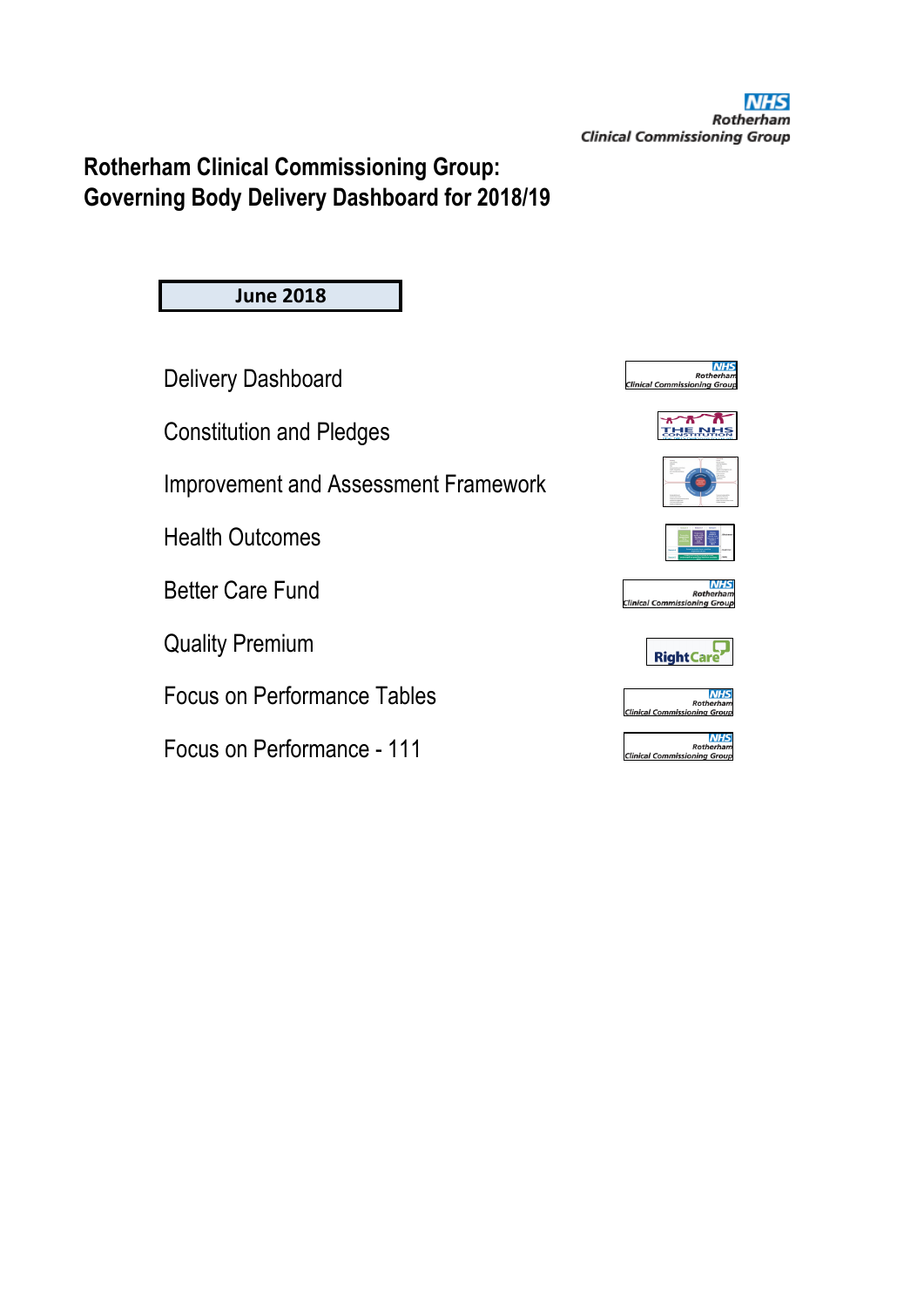<mark>NHS</mark><br>Rotherham<br>Clinical Commissioning Group

# **Rotherham CCG Delivery Dashboard**

|                                       |                                   |                                 | <b>Achieving</b>   |                                |                                       |                                 |  |
|---------------------------------------|-----------------------------------|---------------------------------|--------------------|--------------------------------|---------------------------------------|---------------------------------|--|
|                                       | Last three months met and YTD met |                                 |                    |                                |                                       |                                 |  |
|                                       | <b>Target</b>                     | <b>Previous</b><br><b>Month</b> | <b>Last Month</b>  | <b>Current</b><br><b>Month</b> | <b>Next Month</b><br><b>Predicted</b> |                                 |  |
| <b>Cancelled</b><br><b>Operations</b> | 0                                 | △                               | <b>Contract</b>    | <b>Contract</b>                |                                       | <b>Cancer Waits: 2</b><br>weeks |  |
| <b>Diagnostics</b>                    | 1%                                | $\blacktriangle$                | $\triangle$        | $\triangle$                    |                                       | <b>Cancer Waits: 31</b><br>days |  |
| <b>DTOC</b>                           | 3.5%                              | △                               | △                  | $\blacktriangledown$           |                                       |                                 |  |
| IAPT - 6 week<br>wait                 | 75%                               | $\bigtriangledown$              | $\bigtriangledown$ | $\triangle$                    |                                       |                                 |  |
| <b>Referral to</b>                    | 95%                               |                                 |                    |                                |                                       |                                 |  |
| treatment                             |                                   | $\bigtriangledown$              | $\bigtriangledown$ |                                |                                       |                                 |  |

| Meeting standard - no change from last month        |  |
|-----------------------------------------------------|--|
| Not meeting standard - no change from last month    |  |
| Meeting standard - improved on last month           |  |
| Not meeting standard - improved on last month       |  |
| Meeting standard - deteriorated from last month     |  |
| Not meeting standard - deteriorated from last month |  |

| <b>Deteriorating</b>    |               |                                 |                                                  |                                |                                       |  |
|-------------------------|---------------|---------------------------------|--------------------------------------------------|--------------------------------|---------------------------------------|--|
|                         |               |                                 | Not met last month but met previously or YTD met |                                |                                       |  |
|                         |               |                                 |                                                  |                                |                                       |  |
|                         | <b>Target</b> | <b>Previous</b><br><b>Month</b> | <b>Last Month</b>                                | <b>Current</b><br><b>Month</b> | <b>Next Month</b><br><b>Predicted</b> |  |
|                         |               |                                 |                                                  |                                |                                       |  |
| <b>Cancer Waits: 2</b>  | 93%           |                                 |                                                  |                                |                                       |  |
| weeks                   |               |                                 |                                                  | $\overline{\phantom{0}}$       |                                       |  |
|                         |               |                                 |                                                  |                                |                                       |  |
| <b>Cancer Waits: 31</b> | 96%           |                                 |                                                  |                                |                                       |  |
| days                    |               |                                 |                                                  |                                |                                       |  |

| <b>Concern</b> |               |                                 |                         |                                |                                       |
|----------------|---------------|---------------------------------|-------------------------|--------------------------------|---------------------------------------|
|                |               |                                 | Not met last two months |                                |                                       |
|                |               |                                 |                         |                                |                                       |
|                | <b>Target</b> | <b>Previous</b><br><b>Month</b> | <b>Last Month</b>       | <b>Current</b><br><b>Month</b> | <b>Next Month</b><br><b>Predicted</b> |
|                |               |                                 |                         |                                |                                       |
| A&E            | 95.0%         |                                 |                         |                                |                                       |
|                |               |                                 |                         |                                |                                       |

| <b>Improving</b><br>Last month met but previous not met or YTD not met |               |                                 |                   |                                |                                       |
|------------------------------------------------------------------------|---------------|---------------------------------|-------------------|--------------------------------|---------------------------------------|
|                                                                        | <b>Target</b> | <b>Previous</b><br><b>Month</b> | <b>Last Month</b> | <b>Current</b><br><b>Month</b> | <b>Next Month</b><br><b>Predicted</b> |
| <b>Cancer Waits: 62</b><br>days                                        | 85%           |                                 |                   |                                |                                       |
| <b>Mixed Sex</b><br><b>Accomodation</b>                                | 0             |                                 |                   |                                |                                       |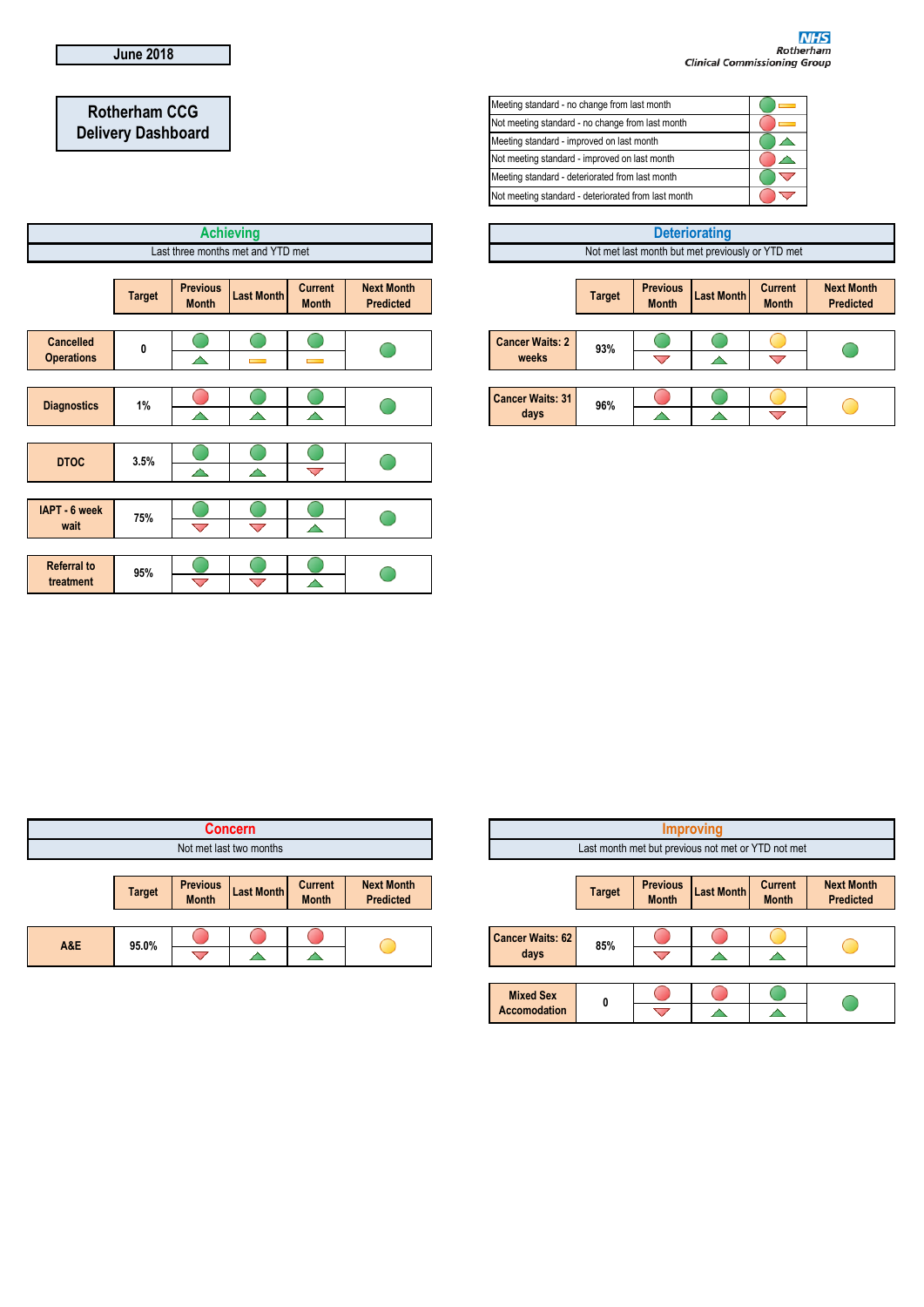# **Key Performance Issues**

#### **A&E**

The new Urgent and Emergency Care Centre has been live since the 6th July. The Walk In Centre also closed on this date. Urgent and emergency care is now a single streaming service at The Rotherham Foundation Trust (TRFT). The May position to date shows significant improvement from April. Performance in May to date (as at 20th May) is 89.4%. Performance in April was 83.5%. This represents underperformance against the 95% standard but achievement of the Sustainable Transformation Fund (STF) trajectory.

Bedding in of the new model of care within the department and workforce challenges continue to present as the main factors in delivering sustainable performance, with additional challenges arising during the weekend period. Two new A&E consultants have commenced in the department during October and November which has improved seven day coverage of consultant rotas in the UECC, however there remains challenge on middle grade rotas and doctor cover overnight. A team of clinicians and a manager have been working with a recruitment agency to recruit to middle grade positions from India. The new Chief Operating Officer has had success previously with this approach and is more confident of establishing a more sustainable workforce.

GP streaming continues to have a positive impact on performance, streaming on average 30-35% of patients routinely when it is in operation. The CCG continue to work closely with partners through the A&E delivery board to realise improvement.

Local comparison to other Trust's in South Yorkshire can be seen below. England performance in April was 88.5% and TRFT ranked 196 out of 234 Trusts in England.





The national target for patients accessing IAPT services is 75% within 6 weeks and 95% within 18 weeks. The 6 week wait position for Rotherham CCG as at end March 2018 was 94.4%. This is above the standard of 75%. February performance was 88.6%. The IAPT position has been performing well for a number of months. Self-referral into the service is now established and contributing to this position.

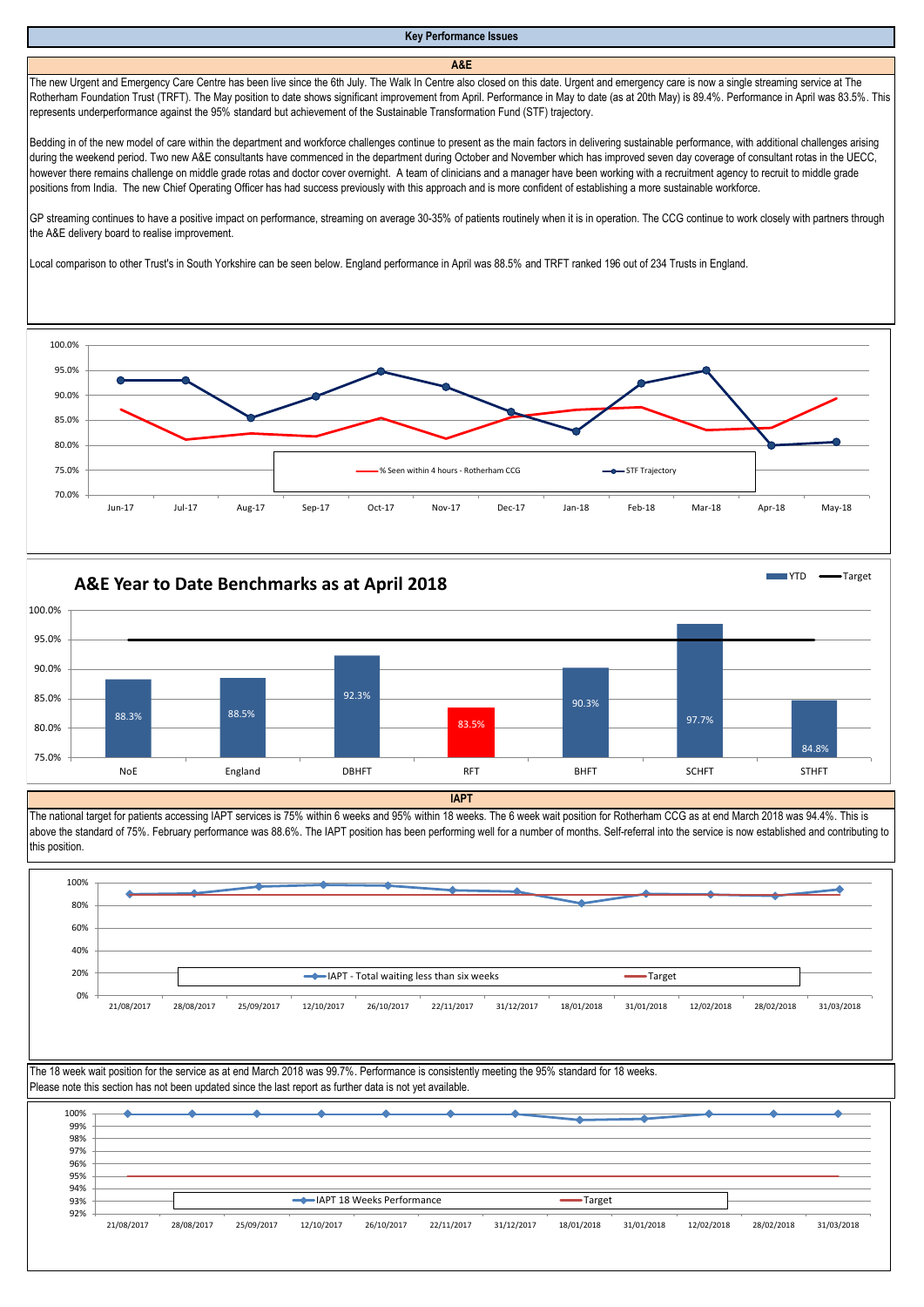## **Cancer Waits**

In March the 62 day GP referral to treatment target did not meet the national standard of 85%, with performance at 82.5%. This is the 4th consecutive month of failure and this standard has been challenged throughout the year. Breaches of the standard were due to a number of reasons. There were 11 breaches of the standard in March, 7 were patients transferred from Rotherham FT to Sheffield Teaching FT.

Significant local work is taking place to improve the current 62 day performance position with key areas of focus relating to pathways associated with lower GI, urology and on earlier diagnostics. Governing body should note the significant risk of non-achievement of Q1 performance of this standard. Rotherham FT has a daily cancer patient tracking list in place, which can be seen in the focus on section.

The 31 day standard was not achieved in March, with performance at 93.9% against the standard of 96%. The two week wait cancer standard was also not achieved in March with performance of 90.1% against the 93% standard.

The two week wait standard for breast symptoms was equally not achieved in March with performance at 53.3% against the 93% standard. This standard was impacted by locum sick leave during a period of consultant leave.

The 62 day standard relating to screening referrals was under the standard at 83.3% against the 90% standard. This related to 2 breaches, one a changed treatment plan the other a delayed diagnostic test.

|             | <b>Jan-18</b> | Feb-18 | Mar-18 |
|-------------|---------------|--------|--------|
| 2 week wait |               |        |        |
| 31 day      |               |        |        |
| 62 day      |               |        |        |

#### **Referral to Treatment**

RTT Incomplete Pathways continue to meet the 92% national standard in April with performance at 93.8%. Performance had been seeing a downward trend but April has seen an improvement. Further details of specialty level performance can be found in the "focus on" section of the report. The CCG continues to see strong Referral to Treatment performance in most specialties. The risk of failing the RTT standard in the next 6 months has been calculated nationally for Rotherham FT at 22.4%, which is the 15th lowest risk nationally.

There were no 52+ week waiters in April.





|               | May-17 | $Jun-17$ | <b>Jul-17</b> | <b>Aug-17</b> | Sep-17 | Oct-17 | <b>Nov-17</b> | Dec-17 | Jan-18 | Feb-18 | Mar-18 | Apr-18 |
|---------------|--------|----------|---------------|---------------|--------|--------|---------------|--------|--------|--------|--------|--------|
| <b>Actual</b> | 95.5%  | 95.1%    | 95.4%         | 94.8%         | 95.0%  | 95.4%  | 95.0%         | 94.9%  | 94.1%  | 93.3%  | 93.2%  | 93.8%  |
| <b>Target</b> | 92.00% | 92.00%   | 92.00%        | 92.00%        | 92.00% | 92.00% | 92.00%        | 92.00% | 92.00% | 92.00% | 92.00% | 92.00% |

| <b>Eliminating Mixed Sex</b><br>ا Accomodation                                                    |  |  |  |
|---------------------------------------------------------------------------------------------------|--|--|--|
| There were no b<br>: yet been published.<br>breaches of this standard in March<br>data<br>ካas not |  |  |  |
|                                                                                                   |  |  |  |

|     | <b>Jan-18</b> | Feb-18 | <b>Mar-18</b> |
|-----|---------------|--------|---------------|
| MSA |               |        |               |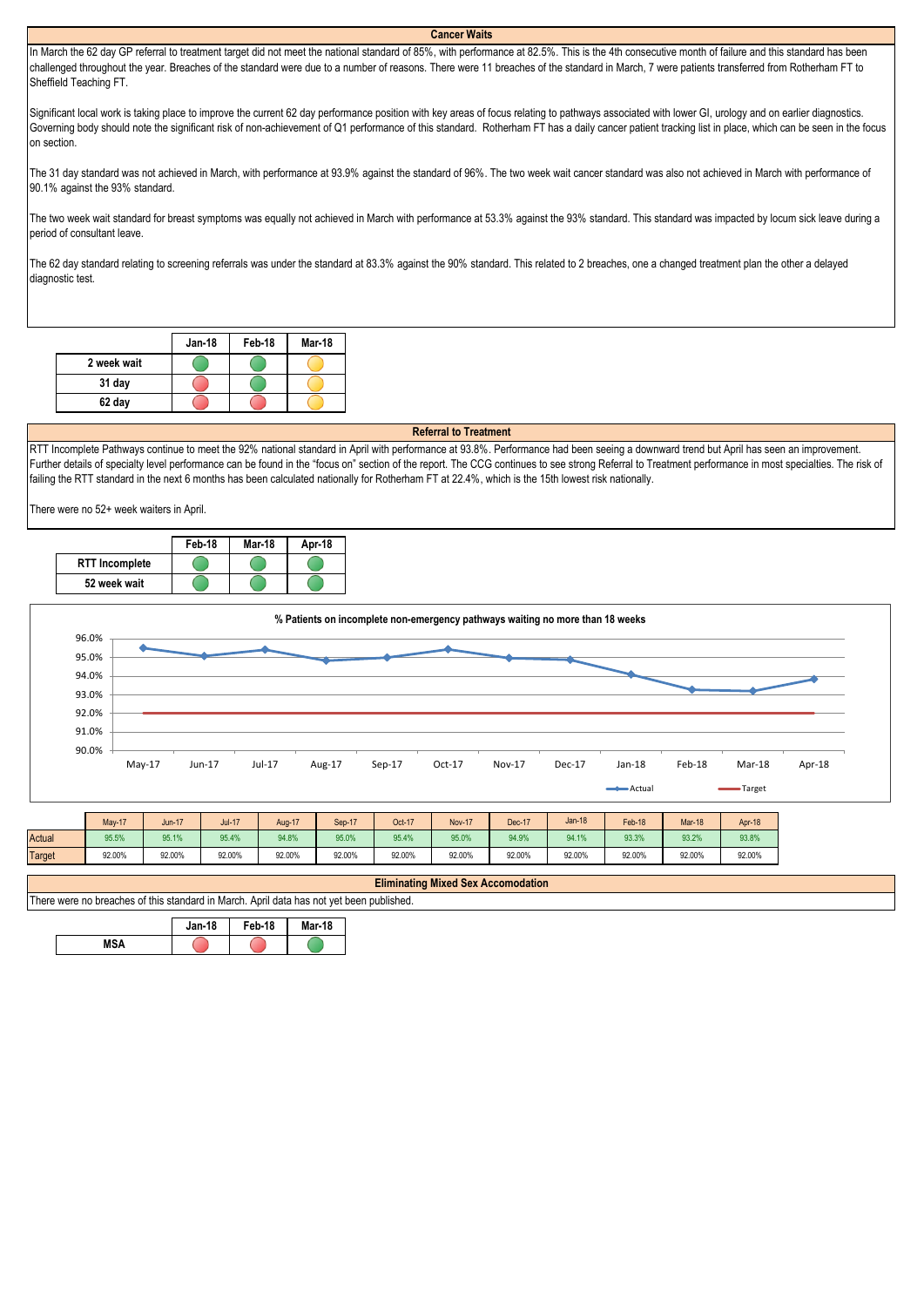# Provisional performance in April of 0.39% meets the <1% standard.

**Diagnostic Waiting Times**

26 breaches occurred during April. There were 23 at Sheffield Teaching Hospital (7 DEXA Scan, 15 Cardiology – echocardiography and 1 Neurophysiology - peripheral neurophysiology), 2 at The Rotherham NHS Foundation Trust (both Respiratory physiology - sleep studies) and 1 at University College London Hospitals NHS Foundation Trust (Neurophysiology - peripheral neurophysiology).

Across SY&B there is a constructive dialogue currently taking place to develop sustainable Echocardiography provision; this is being led by the Accountable Care System Elective and Diagnostic work stream.



#### **Incidence of C.diff and MRSA**

Performance for the CCG overall year to date (YTD) as at April was 3 cases against a plan of 6. The 3 cases in April occurred at Barnsley Hospital FT (2) and Sheffield Children's Hospital FT (1). The year-end target for the CCG is to achieve less than 62.

TRFT performance YTD as at April is 0 cases against the target of 1. TRFT year-end target is to achieve less than 25.

|                   | Feb-18 | <b>Mar-18</b> | Apr-18 |
|-------------------|--------|---------------|--------|
| CCG c.diff        |        |               |        |
| <b>RFT c.diff</b> |        |               |        |
| <b>MRSA</b>       |        |               |        |

## **Delayed Transfers of Care**

The national standard is 3.5% of total occupied bed days taken up by delayed transfers of care. TRFT is meeting that standard at 2.7% (March). For the previous two months performance has been at 1.9% (Feb-18) and 2.2% (Jan-18).



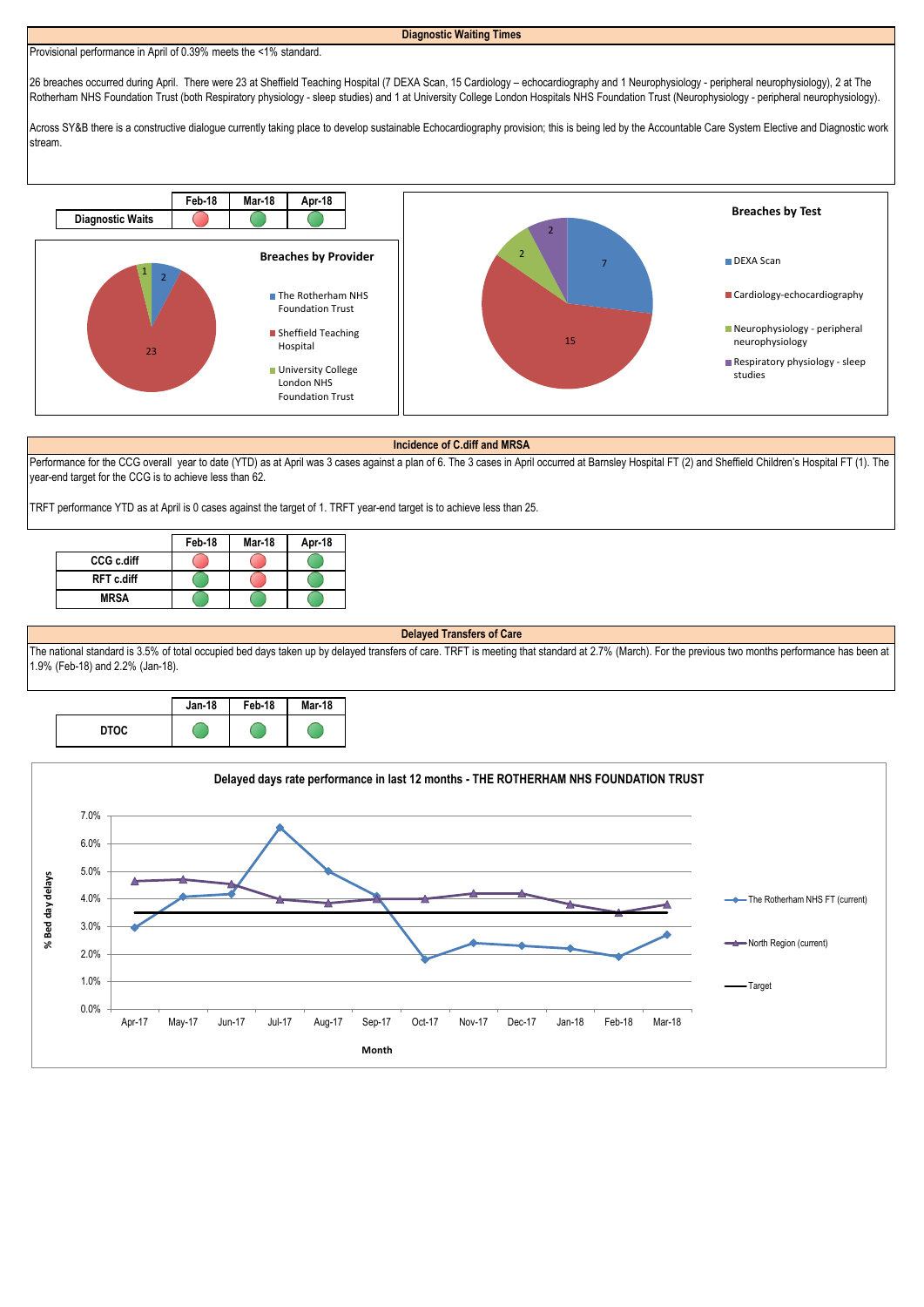## **YAS**

Yorkshire Ambulance Service (YAS) is continuing to participate in NHS England's Ambulance Response Programme (ARP), which from 1st September has moved to phase three.

Based on feedback from the pilot, there are now four categories and the eight minute response time for category 1 incidents no longer exists.

Currently, YAS are producing information at provider level, without any individual CCG performance data. RCCGs individual performance cannot therefore be reported this month. Details of the new standards are below. YAS as an organisation achieved a mean of 8 minutes 2 seconds for category 1 calls in April.

| Category | Description                            | Target                                                             |
|----------|----------------------------------------|--------------------------------------------------------------------|
|          | Life-threatening<br>illnesses/injuries | Mean target of 7 minutes and 90th percentile target of 15 minutes  |
| ◠        | Emergency calls                        | Mean target of 18 minutes and 90th percentile target of 40 minutes |
| ≏        | Urgent calls                           | 90th percentile target of 2 hours                                  |
|          | Less urgent calls                      | 90th percentile target of 3 hours                                  |

# **Current YAS Performance (Response Times)**

|                   | <b>Current Performance - April</b> | <b>Previous Month - March</b> | Change        |
|-------------------|------------------------------------|-------------------------------|---------------|
| Category 1        | 00:08:02                           | 00:08:17                      | <b>Better</b> |
| <b>Category 2</b> | 00:21:39                           | 00:25:38                      | <b>Better</b> |
| <b>Category 3</b> | 00:54:00                           | 02:25:24                      | <b>Better</b> |
| <b>Category 4</b> | 01:06:51                           | 03:17:37                      | <b>Better</b> |

|                                 | <b>Current performance - April</b> | Change        |
|---------------------------------|------------------------------------|---------------|
| 15 Min Turnaround RFT on target | 62.90%                             | <b>Better</b> |
| <b>Handovers at NGH</b>         | 40.50%                             | <b>Better</b> |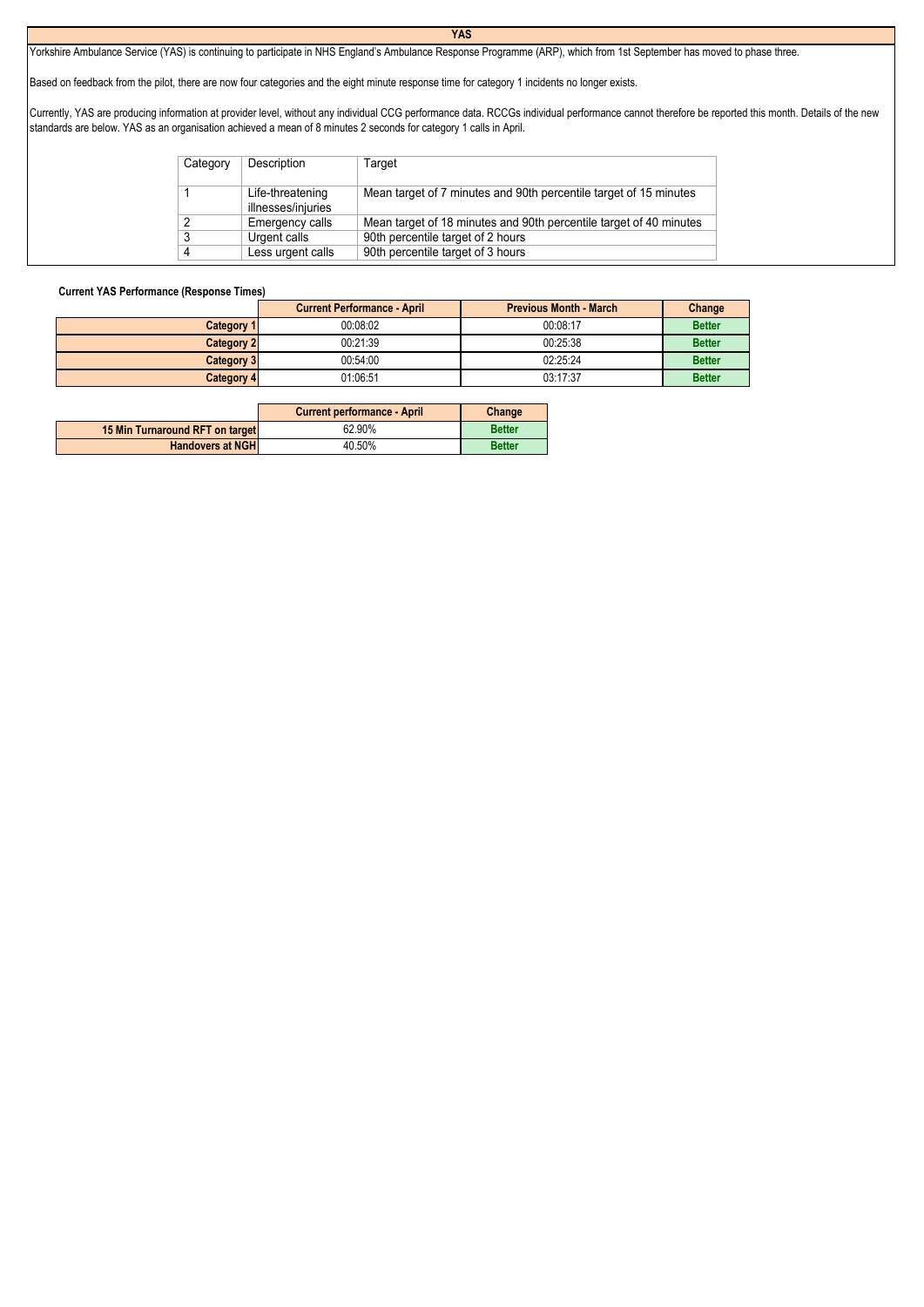# **NHS Constitution and Pledges**



*Denotes that a measure that has been updated in this report*

| <b>Referral to Treatment</b>                                                                              | Feb-18        | <b>Mar-18</b>   | Apr-18          | <b>Target</b>          | QP        |
|-----------------------------------------------------------------------------------------------------------|---------------|-----------------|-----------------|------------------------|-----------|
| % Patients on incomplete non-emergency pathways waiting<br>no more than 18 weeks (Commissioner)           | 93.3%         | 93.2%           | 93.8%           | 92.0%                  | Y         |
| Number of 52 week referral to treatment pathways<br>incomplete (Commissioner)                             | $\bf{0}$      | $\mathbf{0}$    | $\mathbf{0}$    | 0                      |           |
| Number of 52 week referral to treatment pathways non<br>admitted (Commissioner)                           | $\bf{0}$      | $\bf{0}$        | 0               | 0                      |           |
|                                                                                                           |               |                 |                 |                        |           |
| <b>Diagnostic Waiting Times</b>                                                                           | Feb-18        | <b>Mar-18</b>   | Apr-18          | <b>Target</b>          | QP        |
| % Patients waiting for diagnostic test waiting > 6 weeks from<br>referral (Commissioner)                  | 1.03%         | 0.75%           | 0.39%           | 1.0%                   |           |
| <b>A&amp;E Waits</b>                                                                                      | Mar-18        |                 |                 |                        |           |
| Total A&E: % 4 hour A&E waiting times - seen within 4 hours<br>(latest monthly position)                  | 83.1%         | Apr-18<br>83.5% | May-18<br>89.4% | <b>Target</b><br>95.0% | QP<br>Y   |
|                                                                                                           |               |                 |                 |                        |           |
| <b>Cancer - Two Week Waits</b>                                                                            | <b>Jan-18</b> | Feb-18          | <b>Mar-18</b>   | <b>Target</b>          | QP        |
| % patients referred with breast symptoms seen within 2<br>weeks of referral                               | 88.0%         | 96.6%           | 53.3%           | 93.0%                  |           |
| % patients referred within 2 weeks of referred urgently by a<br>GP                                        | 94.3%         | 95.9%           | 90.1%           | 93.0%                  |           |
|                                                                                                           |               |                 |                 |                        |           |
| <b>Cancer - 31 Day Waits</b>                                                                              | <b>Jan-18</b> | Feb-18          | <b>Mar-18</b>   | <b>Target</b>          | QP        |
| % patients receiving first definitive treatment within 31 days<br>following referral                      | 92.7%         | 96.2%           | 93.9%           | 96.0%                  |           |
| % patients receiving subsequent treatment where treatment<br>is surgery within 31 days                    | 96.0%         | 100.0%          | 100.0%          | 94.0%                  |           |
| % patients receiving subsequent treatment where treatment<br>is anti-drug regime within 31 days           | 98.0%         | 100.0%          | 100.0%          | 98.0%                  |           |
| % patients receiving subsequent treatment where treatment<br>is radiotherapy within 31 days               | 94.6%         | 97.2%           | 97.8%           | 94.0%                  |           |
|                                                                                                           |               |                 |                 |                        |           |
| <b>Cancer - 62 Day Waits</b>                                                                              | $Jan-18$      | Feb-18          | Mar-18          | <b>Target</b>          | <b>QP</b> |
| % patients starting first treatment within 62 days of referral<br>from GP                                 | 71.2%         | 79.6%           | 82.5%           | 85.0%                  | Y         |
| % patients starting first treatment within 62 days after<br>breast, bowel and cervical screening referral | 81.8%         | 100.0%          | 83.3%           | 90.0%                  |           |
| % patients treated within 62 days following referral from a<br>Consultant                                 | 82.4%         | 91.9%           | 88.4%           |                        |           |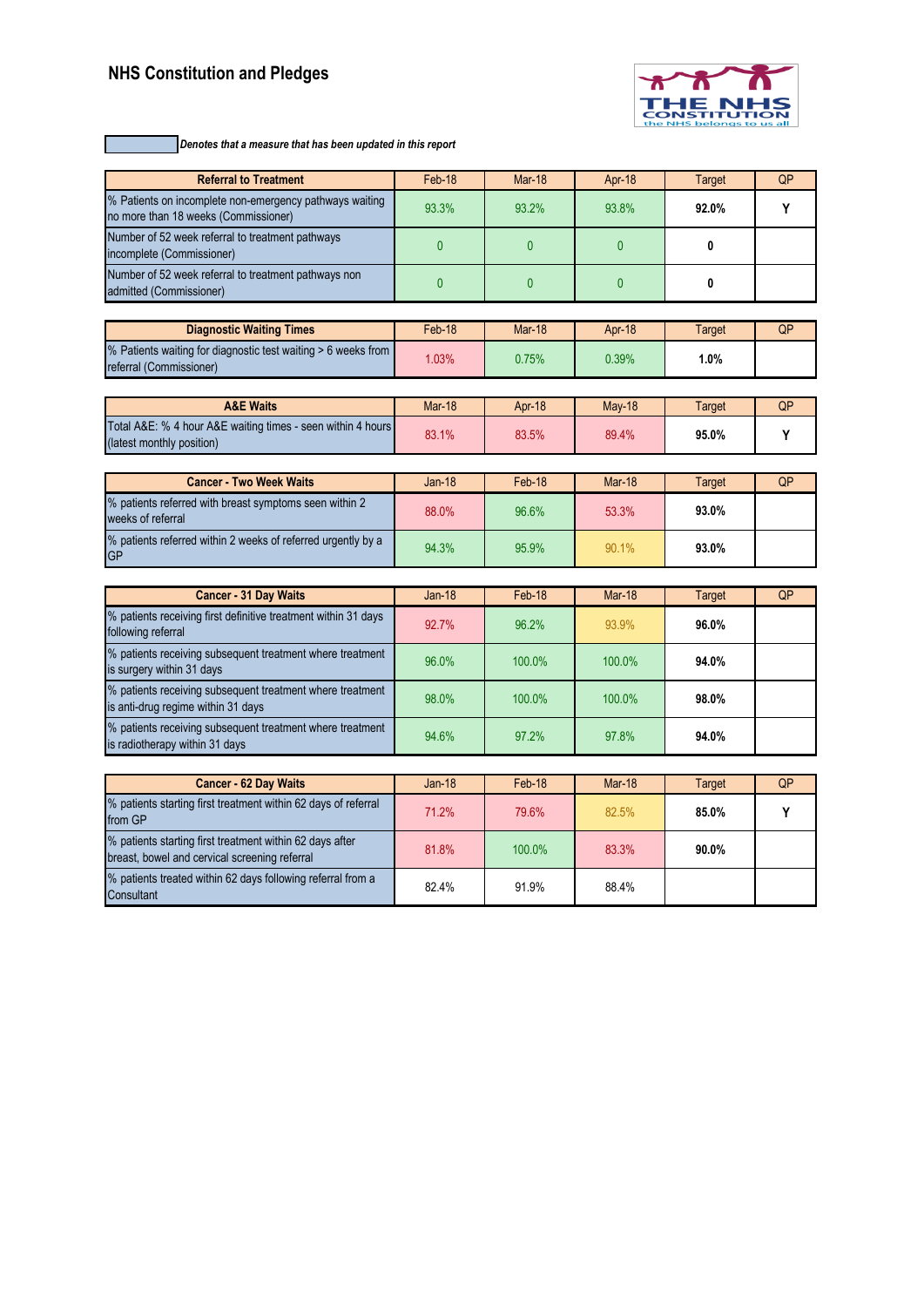# **NHS Constitution and Pledges**



*Denotes a measure that has been updated in this report*

| YAS Performance (from 1/9/17)                                                                                                               |                | Feb-18     | <b>Mar-18</b> | Apr-18        | <b>Target</b> | <b>QP</b> |
|---------------------------------------------------------------------------------------------------------------------------------------------|----------------|------------|---------------|---------------|---------------|-----------|
| Category 1 (Mean target of 7 minutes per call)                                                                                              |                | 00:08:07   | 00:08:17      | 00:08:02      | 00:07:00      |           |
| Category 2 (Mean target of 18 minutes per call)                                                                                             |                | 00:25:08   | 00:25:38      | 00:21:39      | 00:18:00      |           |
| Category 3 (90th percentile target of 2 hours per call)                                                                                     |                | 02:24:28   | 02:25:24      | 00:54:00      | 02:00:00      |           |
| Category 4 (90th percentile target of 3 hours per call)                                                                                     |                | 03:33:15   | 03:17:37      | 01:06:51      | 03:00:00      |           |
|                                                                                                                                             |                |            |               |               |               |           |
| YAS - Ambulance Calls                                                                                                                       |                | Feb-18     | <b>Mar-18</b> | Apr-18        | <b>Target</b> | OP        |
| Crew clear delays of over 30 minutes                                                                                                        |                | 27         | 40            | 40            | 0             |           |
| Ambulance handover delays of over 30 minutes                                                                                                |                | 239        | 282           | 160           | 0             |           |
|                                                                                                                                             |                |            |               |               |               |           |
| <b>Mixed Sex Accommodation Breaches</b>                                                                                                     |                | $Jan-18$   | Feb-18        | <b>Mar-18</b> | Target        | QP        |
| Number of mixed sex accommodation breaches<br>(commissioner)                                                                                | $\overline{2}$ |            | $\mathbf{0}$  | 0             |               |           |
|                                                                                                                                             |                |            |               |               |               |           |
| <b>Cancelled Operations</b>                                                                                                                 |                | Q2 2017/18 | Q3 2017/18    | Q4 2017/18    | <b>Target</b> | QP        |
| Cancelled operations re-booked within 28 days                                                                                               |                | 0          | $\mathbf{0}$  | $\mathbf{0}$  | 0             |           |
|                                                                                                                                             |                |            |               |               |               |           |
| <b>Mental Health</b>                                                                                                                        |                | Q1 2017/18 | Q2 2017/18    | Q4 2017/18    | Target        | QP        |
| Proportion of people on Care Programme Approach (CPA)<br>who were followed up within 7 days of discharge                                    |                | 94.3%      | 97.9%         | 93.9%         | 95.0%         |           |
|                                                                                                                                             |                |            |               |               |               |           |
| <b>Wheelchairs for Children*</b>                                                                                                            |                | Q1 2017/18 | Q2 2017/18    | Q4 2017/18    | Q4 2017/18    | QP        |
| Percentage of equipment delivered within 18                                                                                                 | 92.0%          | 92.0%      | 92.0%         | 92.0%         |               |           |
| weeks                                                                                                                                       | 34.6%          | 24.4%      | 21.1%         | 21.1%         |               |           |
| The underperformance against this standard is being worked through with the service provider as part of the re procurement of this service, |                |            |               |               |               |           |

**to ensure all relevant required service standards are met before procurement commences**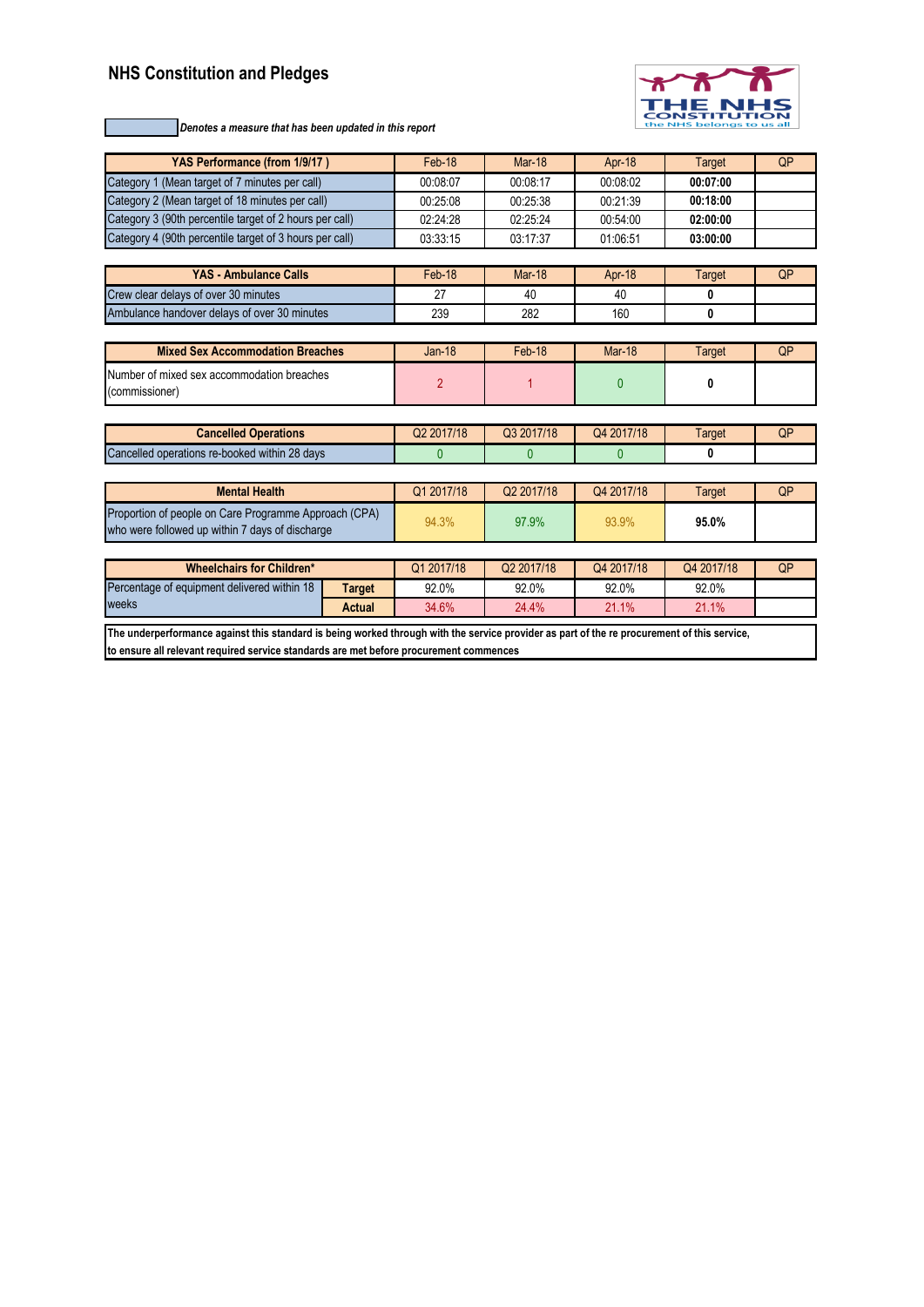

*Denotes a measure that has been updated in this report*

|               |                                                           |                            |                                                                                                                                                                                 | Reporting<br>Frequency | Latest available<br>data | <b>Latest Period</b><br>Performance | Target |
|---------------|-----------------------------------------------------------|----------------------------|---------------------------------------------------------------------------------------------------------------------------------------------------------------------------------|------------------------|--------------------------|-------------------------------------|--------|
|               | <b>Child obesity</b><br>(Indicator 1)                     |                            | Percentage of children aged 10-11 classified as<br>overweight or obese                                                                                                          | Annual                 | 2016/17                  | 37.0%                               |        |
|               | <b>Diabetes (Indicators</b><br>2 & 3)                     |                            | Diabetes patients that have achieved all the NICE<br>recommended treatment targets: three (HbA1c,<br>cholesterol and blood pressure) for adults and one<br>(HbA1c) for children | Annual                 | 2016/17                  | 38.5%                               |        |
|               |                                                           |                            | People with diabetes diagnosed less than a year who<br>attend a structured education course                                                                                     | Annual                 | 2015                     | 10.1%                               |        |
|               | <b>Falls</b><br>(Indicator 4)                             |                            | Injuries due to falls in people aged 65 and over                                                                                                                                | Annual                 | Q2 17/18                 | 2079.2                              |        |
| Better Health | <b>Personal Health</b><br><b>Budgets</b><br>(Indicator 5) |                            | <b>Personal Health Budgets</b>                                                                                                                                                  | Quarterly              | Q3 17/18                 | 37.5                                |        |
|               | <b>Health inequalities</b><br>(Indicator 6)               |                            | Inequality in unplanned hospitalisation for chronic<br>ambulatory care sensitive and urgent care sensitive<br>conditions                                                        | Quarterly              | Q2 17/18                 | 2516.8                              |        |
|               | Anti-microbial<br>resistance                              | $\overline{(\phantom{a})}$ | Appropriate prescribing of antibiotics in primary care                                                                                                                          | Monthly                | Feb-2018                 | 1.163                               | 1.161  |
|               | (Indicators 7 & 8)                                        |                            | Appropriate prescribing of broad spectrum antibiotics<br>in primary care                                                                                                        | Monthly                | Feb-2018                 | 6.60                                | 10.0   |
|               | Carers<br>(Indicator 9)                                   |                            | The proportion of carers with a long term condition<br>who feel supported to manage their condition                                                                             | Annual                 | 2017                     | 0.59                                |        |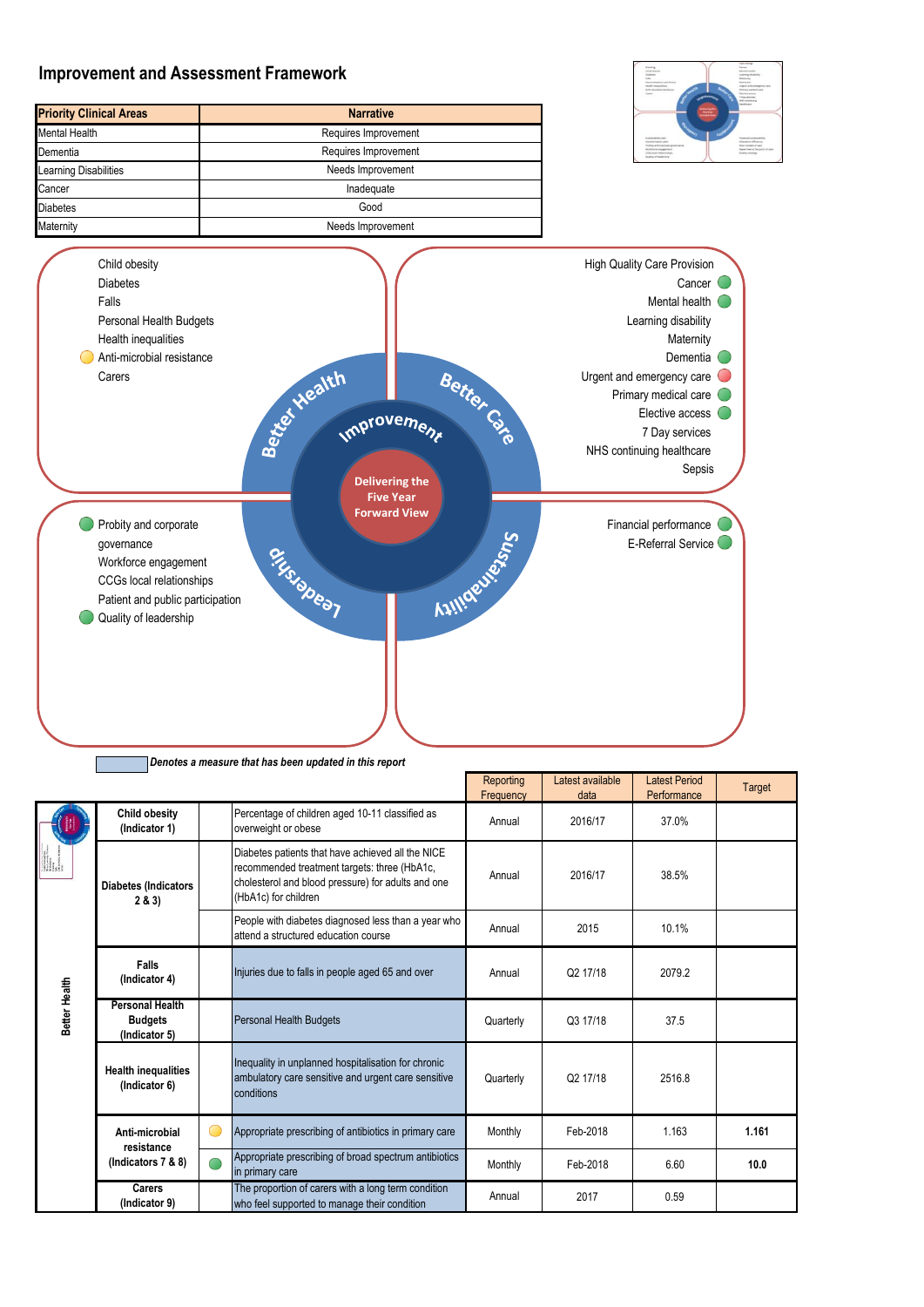# **Improvement and Assessment Framework**

*Denotes a measure that has been updated in this report*

|             |                                                       |            |                                                                                                                                                                                    | Reporting<br>Frequency | Latest available<br>data | <b>Latest Period</b><br>Performance      | Target |
|-------------|-------------------------------------------------------|------------|------------------------------------------------------------------------------------------------------------------------------------------------------------------------------------|------------------------|--------------------------|------------------------------------------|--------|
|             | Provision of High                                     |            | Provision of High Quality Care: Hospitals                                                                                                                                          | Quarterly              | Q3 2017/18               | 61.65                                    |        |
|             | <b>Quality Care</b><br>(Indicators                    |            | Provision of High Quality Care: Primary Medical<br><b>Services</b>                                                                                                                 | Quarterly              | Q3 2017/18               | 67                                       |        |
|             | 10, 11 & 12)                                          |            | Provision of High Quality Providers- Adult Social Care                                                                                                                             | Quarterly              | Q3 2017/18               | 63                                       |        |
|             |                                                       | O          | Cancer diagnoses at an early stage                                                                                                                                                 | Annual                 | 2016                     | 46.8%                                    | 49.2%  |
|             | Cancer<br>(Indicators                                 | $(\ )$     | People with urgent GP referral having first definitive<br>treatment for cancer within 62 days of referral                                                                          | Monthly                | Mar-18                   | 82.5%                                    | 85%    |
|             | 13, 14, 15 & 16)                                      |            | One year survival from all cancers                                                                                                                                                 | Annual                 | 2015                     | 70.7%                                    |        |
|             |                                                       |            | Cancer patient experience(1)                                                                                                                                                       | Annual                 | 2016                     | 8.7                                      | 8.7    |
|             |                                                       | O,         | Improving access to psychological therapy - recovery                                                                                                                               | Monthly                | Mar-18                   | 61.1%                                    | 50.0%  |
|             |                                                       | O          | Improving access to psychological therapy - access                                                                                                                                 | Monthly                | Mar-18                   | 15.9%                                    | 16.8%  |
|             | <b>Mental health</b><br>(Indicators 17, 18, 19,       | Œ.         | People with first episode of psychosis starting<br>treatment with a NICE recommended package of care<br>treated within 2 weeks of referral                                         | Monthly                | Mar-18                   | 100.0%                                   | 50%    |
|             | 20,21 & 22)                                           |            | Children and young people's (CYP) receiving<br>treatment from NHS funded community services a s a<br>proportion of the CYP population with a diagnosable<br>mental health disorder |                        |                          | <b>Amended Indicator - Awaiting Data</b> |        |
|             |                                                       |            | Mental health out of area placements                                                                                                                                               | Quarterly              | Q4 2016/17               | 100%                                     |        |
|             |                                                       |            | Mental health crisis team provision                                                                                                                                                | Quarterly              | Q4 2016/17               | 30%                                      |        |
|             | Learning disability                                   |            | Reliance on specialist inpatient care for people with a<br>learning disability and/or autism                                                                                       | Quarterly              | Q3 2017/18               | 73                                       |        |
|             | (Indicators 23, 24 &<br>25)                           |            | Proportion (%) of eligible adults with a learning<br>disability having a GP health check                                                                                           | Annual                 | 2016/17                  | 69.0%                                    |        |
|             |                                                       |            | Completeness of the GP learning disability register                                                                                                                                | Annual                 | 2016/17                  | 0.60%                                    |        |
| Better Care |                                                       |            | Maternal smoking at delivery                                                                                                                                                       | Quarterly              | Q3 2017/18               | 21%                                      |        |
|             | <b>Maternity</b>                                      |            | Neonatal mortality and stillbirths (Rate per 1,000)                                                                                                                                | Annual                 | 2015                     | 4.6                                      |        |
|             | (Indicators 26, 27, 28<br>& 29)                       |            | Women's experience of maternity services (National<br>Maternity Services Survey)                                                                                                   | Annual                 | 2017                     | 78.1                                     |        |
|             |                                                       |            | Choices in maternity services                                                                                                                                                      | Annual                 | 2017                     | 55.4                                     |        |
|             | Dementia                                              | $\bigcirc$ | Estimated diagnosis rate for people with dementia.                                                                                                                                 | Monthly                | Apr-18                   | 78.9%                                    | 66.7%  |
|             | (Indicators 30 & 31)                                  |            | Dementia care planning and post-diagnostic support                                                                                                                                 | Annual                 | 2016/17                  | 78.9%                                    |        |
|             |                                                       |            | Emergency admissions for urgent care sensitive<br>conditions                                                                                                                       | Quarterly              | Q2 2017/18               | 2575                                     |        |
|             | <b>Urgent and</b>                                     |            | Percentage of patients admitted, transferred or<br>discharged from A&E within 4 hours                                                                                              | Monthly                | May-18                   | 89.4%                                    | 95.0%  |
|             | emergency care<br>(Indicators 32, 33, 34,             |            | Delayed transfers of care attributable to the NHS per<br>100,000 population                                                                                                        | Monthly                | Mar-18                   | 5.9                                      |        |
|             | 35 & 36)                                              |            | population use of hospital beds following emergency<br>admission                                                                                                                   | Quarterly              | Q2 2017/18               | 445.19                                   |        |
|             |                                                       |            | Percentage of deaths with three or more emergency<br>admissions in last three months of life                                                                                       |                        |                          | <b>New Indicator - Awaiting Data</b>     |        |
|             |                                                       |            | Patient experience of GP services                                                                                                                                                  | Annual                 | Jul-17                   | 85.7%                                    | 74.6%  |
|             | Primary medical care<br>(Indicators 37, 38 &          |            | Primary care access - percentage of registered<br>population offered full extended access                                                                                          | Monthly                | Jan-18                   | 100%                                     |        |
|             | 39)                                                   |            | Primary care workforce (FTE per 1,000 weighted<br>patients by CCG)                                                                                                                 | Monthly                | Jan-18                   | 97                                       |        |
|             | <b>Elective access</b><br>(Indicator 40)              |            | Patients waiting 18 weeks or less from referral to<br>hospital treatment                                                                                                           | Monthly                | Apr-18                   | 93.8%                                    | 92%    |
|             | 7 Day services<br>(Indicator 41)                      |            | Achievement of clinical standards in the delivery of 7<br>day services                                                                                                             |                        |                          | <b>New Indicator - Awaiting Data</b>     |        |
|             | <b>NHS</b> continuing<br>healthcare (Indicator<br>42) |            | Percentage of NHS Continuing Healthcare full<br>assessments taking place in an acute hospital setting                                                                              | Quarterly              | Q4 2017/18               | 2.94%                                    | 15%    |
|             | <b>Sepsis</b><br>(Indicator 43)                       |            | Evidence that sepsis awareness raising amongst<br>healthcare professionals has been prioritised by the<br>CCG                                                                      |                        |                          | <b>New Indicator - Awaiting Data</b>     |        |
|             |                                                       |            |                                                                                                                                                                                    |                        |                          |                                          |        |

(1) The Cancer Patient Experience target is the National Average for 0, so Rotherham's performance is being measured against the national average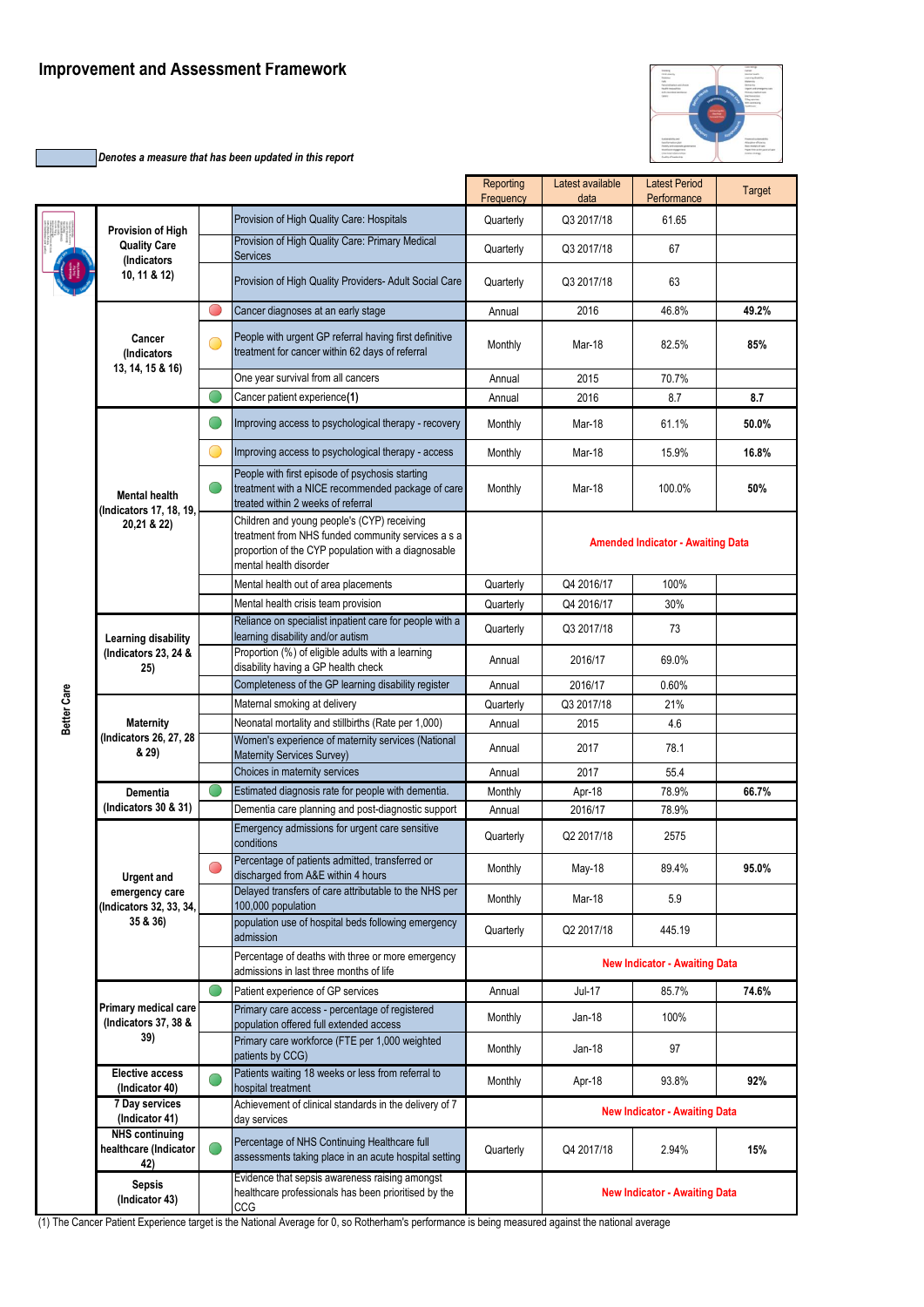# **Improvement and Assessment Framework**

*Denotes a measure that has been updated in this report*

|                 |                |                                             |                                                                                                      | Reporting<br>Frequency | Latest available<br>data | <b>Latest Period</b><br>Performance | Target |
|-----------------|----------------|---------------------------------------------|------------------------------------------------------------------------------------------------------|------------------------|--------------------------|-------------------------------------|--------|
| ability         | 湚<br>$\bullet$ | Financial<br>Performance<br>(Indicator 44)  | In year financial performance                                                                        | Quarterly              | Q3 2017/18               |                                     |        |
| <b>Sustaina</b> |                | <b>E-Referral Service</b><br>(Indicator 45) | Utilisation of the NHS e-referral service to enable<br>choice at the first routine elective referral | Monthly                | Mar-18                   | 86.4%                               | 80%    |

|            |                                                              |   |                                                                                                            | Reporting<br>Frequency | Latest available<br>data             | <b>Latest Period</b><br>Performance | Target |
|------------|--------------------------------------------------------------|---|------------------------------------------------------------------------------------------------------------|------------------------|--------------------------------------|-------------------------------------|--------|
| 鼺          | Probity and<br>corporate<br>governance<br>(Indicator 46)     | Œ | Probity and corporate governance                                                                           | Quarterly              | Q3 2017/18                           |                                     |        |
| Workforce  |                                                              |   | Staff engagement index                                                                                     | Annual                 | 2016                                 | 3.69                                |        |
| Leadership | engagement<br>(Indicators 47 & 48)                           |   | Progress against workforce race equality standard                                                          | Annual                 | 2016                                 | 0.09                                |        |
|            | <b>CCGs local</b><br>relationships<br>(Indicator 49)         |   | Effectiveness of working relationships in the local<br>system                                              | Annual                 | 2016/17                              | 81.67                               |        |
|            | <b>Patient and Public</b><br>Participation<br>(Indicator 50) |   | Compliance with statutory guidance on patient and<br>public participation in commissioning health and care |                        | <b>New Indicator - Awaiting Data</b> |                                     |        |
|            | <b>Quality of leadership</b><br>(Indicator 51)               | ★ | Quality of CCG leadership                                                                                  | Quarterly              | Q3 2017/18                           |                                     |        |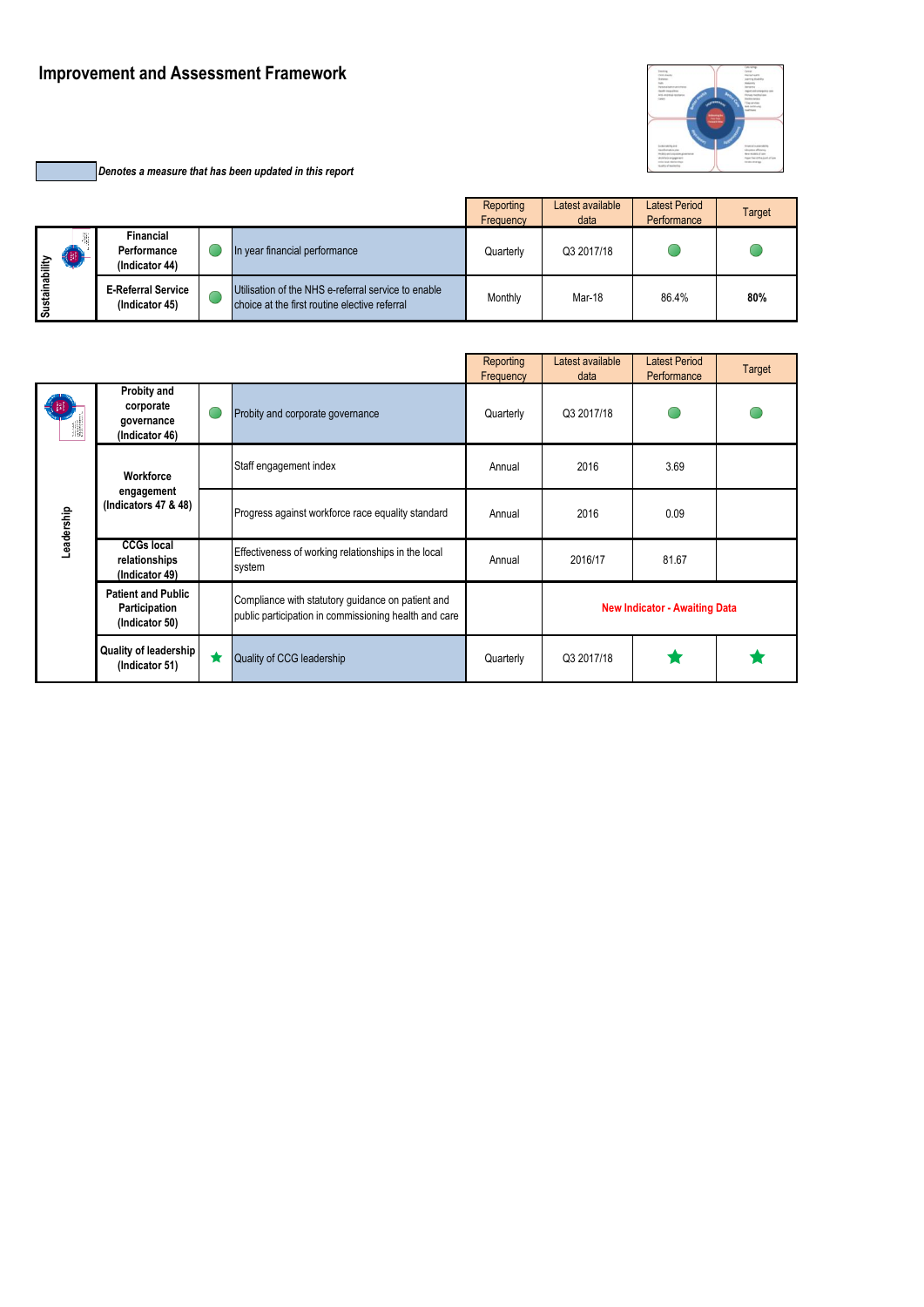# **Health Outcomes**



*Denotes a measure that has been updated in this report*

| <b>Preventing Premature Mortality</b>                                                             | 2013                | 2014                 | 2015           | 2016              | <b>Target</b>  |
|---------------------------------------------------------------------------------------------------|---------------------|----------------------|----------------|-------------------|----------------|
| Potential Years of Life Lost (PYLL) from causes considered                                        | 2490.2              | 2499.7               |                |                   | 2378           |
| amendable to healthcare, per 100,000                                                              |                     |                      |                |                   |                |
| Under 75 mortality rate from cardiovascular disease (CCG)                                         | 70.8                | 86.5                 | 76.8           |                   | 63.7           |
| Under 75 mortality rate from respiratory disease (CCG)                                            | 39.1                | 31.2                 | 41.3           |                   | 27.6           |
| Under 75 mortality rate from liver disease (CCG)                                                  | 14.9                | 18.9                 | 18             |                   | 15.8           |
| Under 75 mortality rate from cancer (CCG)                                                         | 141.6               | 143.5                | 127.3          |                   | 121.4          |
| <b>Enhancing Quality of Life</b>                                                                  | 07/13-03/14         | 07/14-03/15          | 07/15-03/16    | 07/16-03/17       | <b>Target</b>  |
| Health-related quality of life for people with long-term conditions                               | 0.707               | 0.702                | 0.708          | 0.720             | 0.740          |
| Proportion of people feeling supported to manage their condition                                  | 64.40               | 65.20                | 66.20          | 62.10             | 67.14          |
| <b>Enhancing Quality of Life</b>                                                                  | 2013/14             | 2014/15              | 2015/16        | 2016/17           | <b>Target</b>  |
| Unplanned hospitalisation for chronic ambulatory care sensitive<br>conditions                     | 937.3               | 1074.1               | 996.7          | 962.2             | 1,074          |
| Unplanned hospitalisation for asthma, diabetes and epilepsy in<br>under 19s                       | 305.8               | 364.0                | 272.0          | 241.5             | 364            |
| <b>Enhancing Quality of Life</b>                                                                  | Feb-18              | Mar-18               | Apr-18         | <b>YTD</b>        | <b>Target</b>  |
| Diagnosis rate for people with dementia, expressed as a percentage<br>of the estimated prevalence | 81.08%              | 81.81%               | 78.91%         | 78.91%            | 66.70%         |
| <b>Helping Recovery</b>                                                                           | 2013/14             | 2014/15              | 2015/16        | 2016/17           | <b>Target</b>  |
| Emergency admissions for acute conditions that should not usually<br>require hospital admission   | 1496.6              | 1542.3               | 1581.3         | 1521.4            | 1,521          |
| Emergency admissions for children with Lower Respiratory Tract<br>Infections (LRTI)               | 480.8               | 541.8                | 372.3          | 461.1             | 461.1          |
| <b>Patient Experience</b>                                                                         |                     | <b>Latest Period</b> | Performance    | <b>Target</b>     |                |
| Satisfaction with the quality of consultation at the GP practice                                  | Jan-Mar 17          |                      |                | 440.8%            | 437.3%         |
| Satisfaction with the overall care received at the surgery                                        | Jan-Mar 17          |                      |                | 85.7%             | 86.2%          |
| Satisfaction with accessing primary care                                                          | Jan-Mar 17          |                      |                | 71.1%             | 74.6%          |
| <b>Protecting People From Avoidable Harm</b>                                                      | Feb-18              | <b>Mar-18</b>        | Apr-18         | 2018/19 YTD       |                |
| Incidence of healthcare associated infection (HCAI) - MRSA                                        | 0                   | 0                    | 0              | $\boldsymbol{0}$  | Actual         |
| (Commissioner)                                                                                    | 0                   | 0                    | 0              | 0                 | Plan           |
| Incidence of healthcare associated infection (HCAI) - MRSA                                        | 0                   | 0                    | 1              | 1                 | Actual         |
| (Provider) - RFT                                                                                  | 0                   | 0                    | 0              | 0                 | Plan           |
| Incidence of healthcare associated infection (HCAI) - C.Diff                                      | $6\phantom{1}$      | 9                    | 3              | $\mathbf{3}$      | Actual         |
| (Commissioner)                                                                                    | 4                   | 4                    | 6              | 6                 | Plan           |
| Incidence of healthcare associated infection (HCAI) - C.Diff<br>(Provider) - RFT                  | 1<br>$\overline{2}$ | 3<br>$\overline{2}$  | $\pmb{0}$<br>1 | $\mathbf{0}$<br>1 | Actual<br>Plan |
| <b>Mental Health: Monthly Indicators</b>                                                          | $Jan-18$            | Feb-18               | Mar-18         | 2017/18 YTD       | <b>Target</b>  |
| Proportion of people waiting 6 weeks or less from referral to entering                            |                     |                      |                |                   |                |
| a course of IAPT treatment<br>Proportion of people waiting 18 weeks or less from referral to      | 90.5%               | 88.6%                | 94.4%          | 89.2%             | 75.0%          |
| entering a course of IAPT treatment                                                               | 100.0%              | 100.0%               | 99.7%          | 99.9%             | 95.0%          |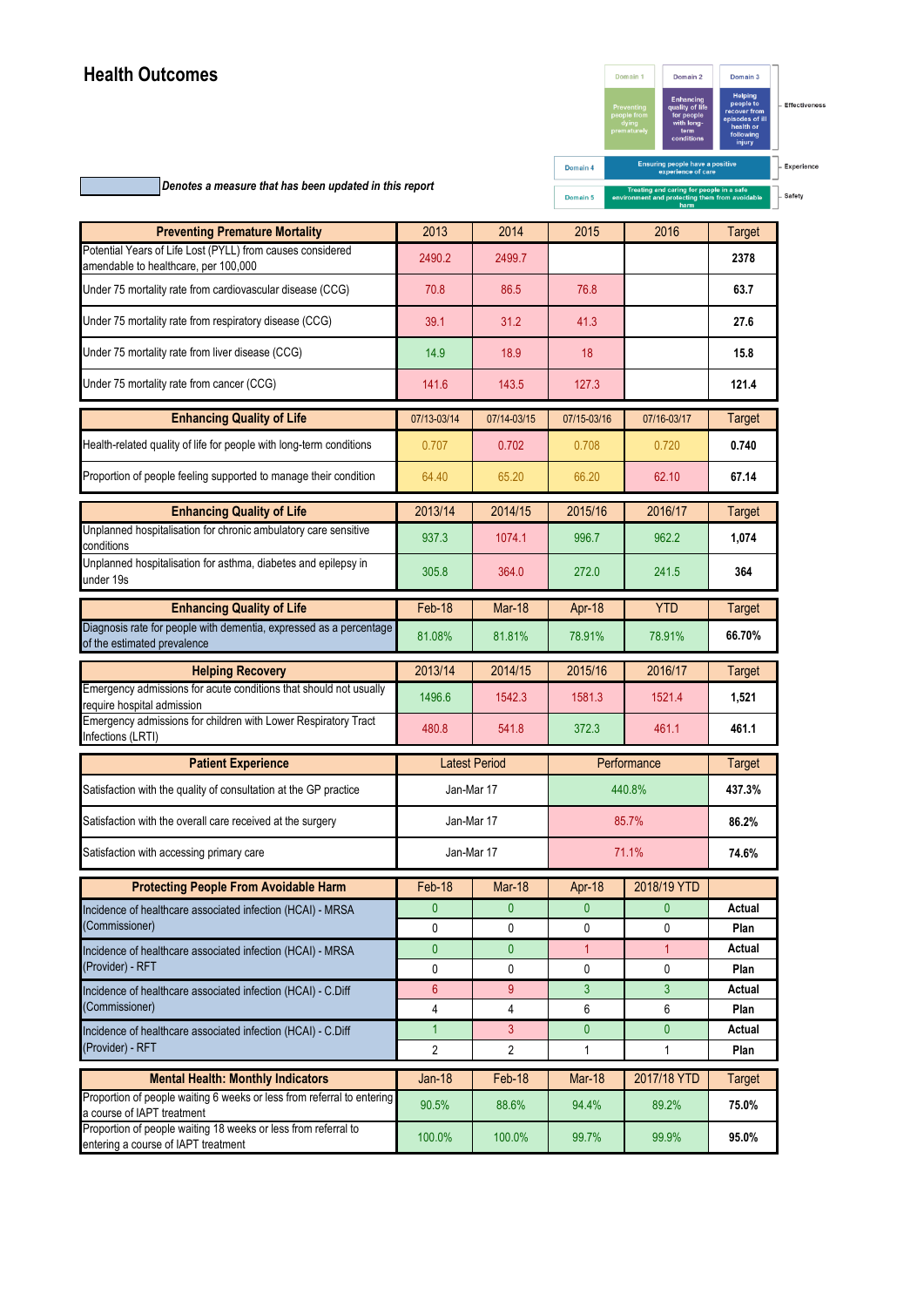# **Health Outcomes**

| <b>Mental Health: Monthly Indicators</b>                                                                 | $Jan-18$ | Feb-18 | Mar-18 | <b>YTD</b> | Target |
|----------------------------------------------------------------------------------------------------------|----------|--------|--------|------------|--------|
| Improved Access to Psychological Services-IAPT: People entering<br>treatment against level of need (YTD) | 13.5%    | 14.8%  | 15.9%  | 15.9%      | 16.80% |
| Improved Access to Psychological Services-IAPT: People who<br>complete treatment, moving to recovery     | 48.30%   | 61.10% | 61.10% | 53.40%     | 50.0%  |

| <b>CYP Eating Disorder (ED) Services - Urgent Cases</b>                                                             | Q1 2017/18 | Q2 2017/18 | Q3 2017/18 | Q4 2017/18 | Target |
|---------------------------------------------------------------------------------------------------------------------|------------|------------|------------|------------|--------|
| Number of CYP with ED (urgent cases) referred with a suspected<br>ED that start treatment within 1 week of referral |            |            |            |            |        |
| Number of CYP with a suspected ED (urgent cases) that start<br>treatment                                            |            |            |            |            |        |
| Percentage of CYP with ED that start treatment within one week of<br>referral                                       | 85.7%      | 100%       | 77.8%      |            | 95.0%  |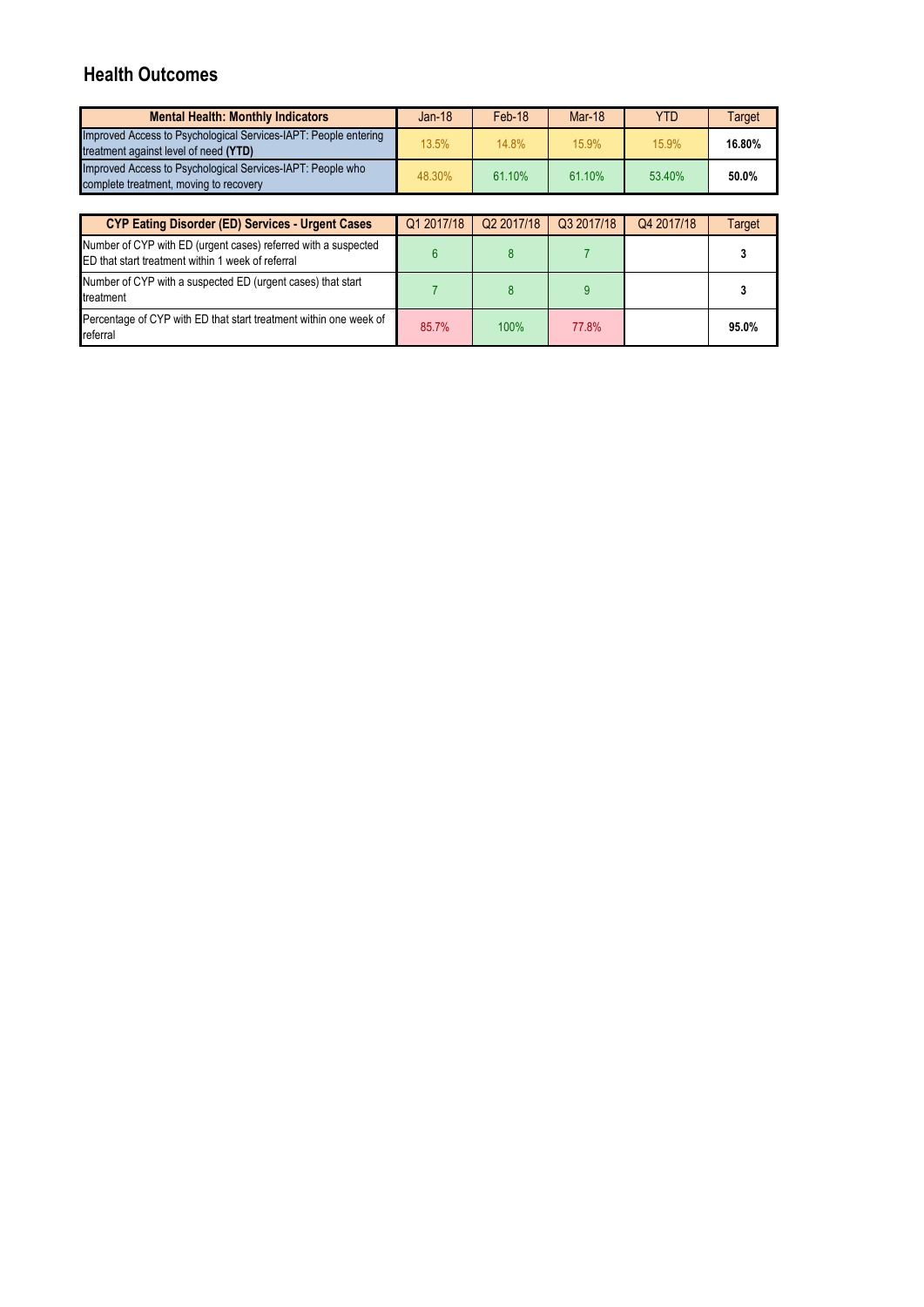# **Better Care Fund**



# *Denotes a measure that has been updated in this report*

|                                                                   |                   | Apr-17 | <b>May-17</b> | <b>Jun-17</b> | <b>Jul-17</b> | <b>Aug-17</b> | Sep-17 | Oct-17 | Nov-17 | Dec-17 | $Jan-18$ | Feb-18 | <b>Mar-18</b> |
|-------------------------------------------------------------------|-------------------|--------|---------------|---------------|---------------|---------------|--------|--------|--------|--------|----------|--------|---------------|
| Delayed transfers of<br>care from hospital<br>(delays days rate)* | Actual            | 5.3%   | 6.1%          | 5.7%          | 4.9%          | 5.0%          | 4.1%   | .8%    | 2.4%   | 2.3%   | 2.2%     | 1.9%   | 2.7%          |
|                                                                   | Target            | 3.5%   | 3.5%          | 3.5%          | 3.5%          | 3.5%          | 3.5%   | 3.5%   | 3.5%   | 3.5%   | 3.5%     | 3.5%   | 3.5%          |
|                                                                   | <b>Actual YTD</b> | 5.3%   | 5.7%          | 5.7%          | 5.5%          | 5.4%          | 5.2%   | 4.7%   | 4.4%   | 4.2%   | 4.0%     | 3.8%   | 3.7%          |
|                                                                   | Target YTD        | 3.5%   | 3.5%          | 3.5%          | 3.5%          | 3.5%          | 3.5%   | 3.5%   | 3.5%   | 3.5%   | 3.5%     | 3.5%   | 3.5%          |

**\*BCF DTOC measure has now been confirmed as rate per 100,000 population. This will be reflected in this part of the report once the trajectory is confirmed.**

|                                                                           |                   | Apr-17 | <b>May-17</b> | $Jun-17$ | <b>Jul-17</b> | Aug-17 | Sep-17 | Oct-17 | <b>Nov-17</b> | Dec-17 | $Jan-18$ | Feb-18 | <b>Mar-18</b> |
|---------------------------------------------------------------------------|-------------------|--------|---------------|----------|---------------|--------|--------|--------|---------------|--------|----------|--------|---------------|
| Long-term support                                                         | Actual            | 36     | 63            | 89       | 190           | 236    | 279    | 337    | 390           | 418    | 513      | 569    |               |
| needs of older people<br>(65 and over) met by<br>admission to residential | Target            | 50     | 100           | 149      | 198           | 248    | 297    | 347    | 396           | 446    | 495      | 545    | 589           |
| and nursing care<br>homes, per 100,000                                    | <b>Actual YTD</b> | 36     | 63            | 89       | 190           | 236    | 279    | 337    | 390           | 418    | 513      | 569    |               |
| population                                                                | <b>Target YTD</b> | 50     | 100           | 149      | 198           | 248    | 297    | 347    | 396           | 446    | 495      | 545    | 589           |

**Both the target and actual figures are cumulative. The target for the year is 589**

|                                                                                                     |        | 2015/16  | 2016/17 |
|-----------------------------------------------------------------------------------------------------|--------|----------|---------|
| <b>Proportion of older</b><br>people (65 and over)<br>still at home 91 days<br>after discharge from | Actual | 89.6%    | 87.5%   |
| hospital into reable-<br>ment / rehabilitation<br>services                                          | Target | $90.0\%$ | 91.0%   |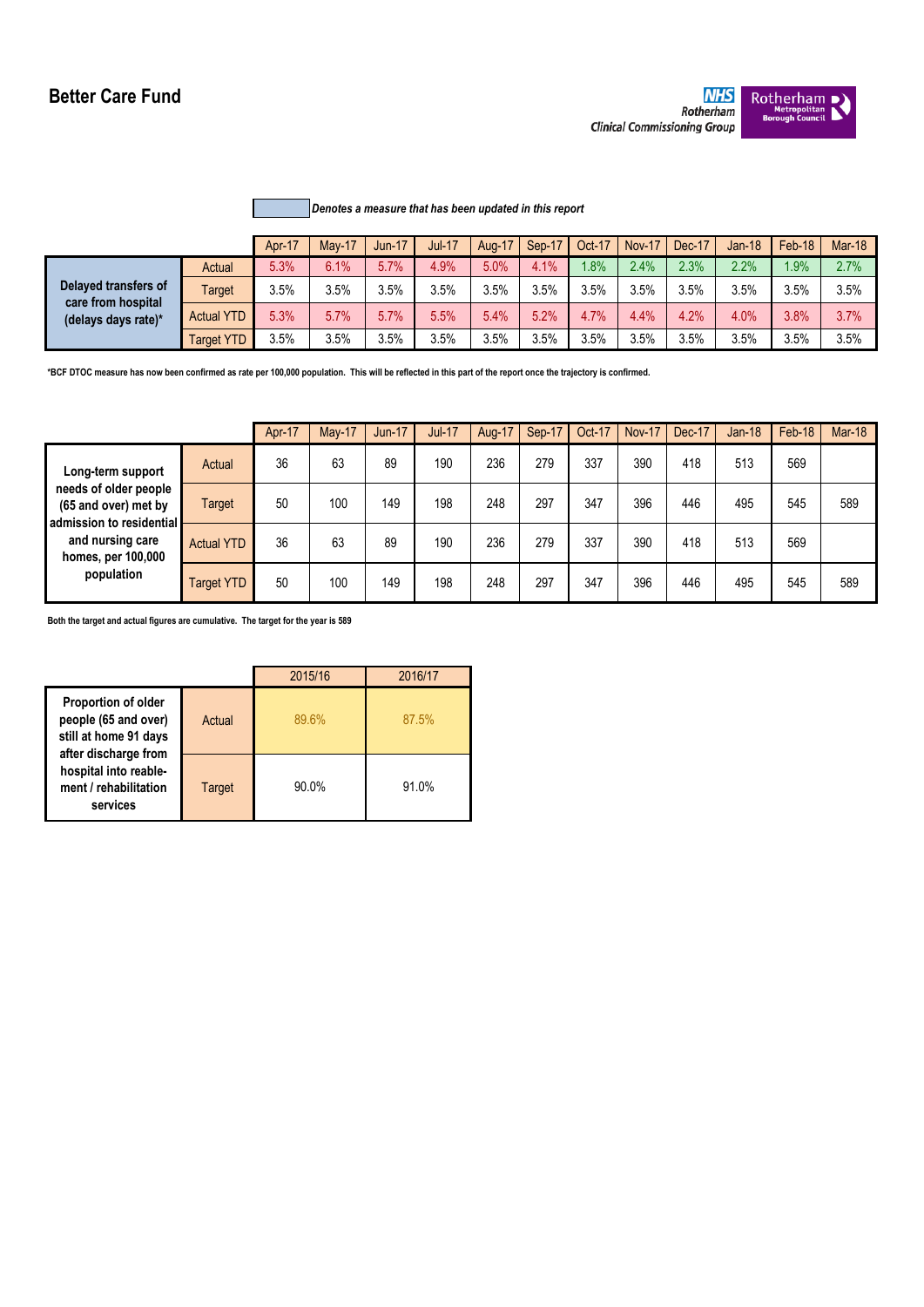# **Quality Premium**

# RightCare

|                                                                                                                                                                                               |            |               | Denotes a measure that has been updated in this report           |             |
|-----------------------------------------------------------------------------------------------------------------------------------------------------------------------------------------------|------------|---------------|------------------------------------------------------------------|-------------|
| <b>Preventing Premature Mortality</b>                                                                                                                                                         |            | <b>Target</b> | <b>Latest Period</b>                                             | Performance |
| Proportion of cancers diagnosed at stages 1 and 2                                                                                                                                             |            | 49.2%         | 2016                                                             | 46.8%       |
| Increase in proportion of GP referrals by e-referral                                                                                                                                          |            | <b>Target</b> | <b>Latest Period</b>                                             | Performance |
| Proportion of GP referrals made by e-referrals                                                                                                                                                |            | 80.0%         | Mar-18                                                           | 86.4%       |
| <b>Overall Experience of Making a GP Appointment</b>                                                                                                                                          |            | <b>Target</b> | <b>Latest Period</b>                                             | Peformance  |
| % of respondents who said they had a good experience of<br>making an appointment                                                                                                              | $\bigcirc$ | 74.6%         | Jan-Mar 17                                                       | 71.1%       |
|                                                                                                                                                                                               |            |               | <b>Latest Period</b>                                             | Performance |
| <b>Continuing Health Care</b><br>NHS CHC eligibility decision is made by the CCG within 28<br>days from receipt of the Checklist (or other notification of<br>potential eligibility)          |            | <b>Target</b> | Please see quality report for performance against CHC indicators |             |
| Full NHS CHC assessments take place in an acute hospital<br>setting to be less than Quality Premium target                                                                                    |            |               | Please see quality report for performance against CHC indicators |             |
| <b>Antimicrobial Resistance (AMR) Improving Antibiotic</b><br><b>Prescribing in Primary Care</b>                                                                                              |            | <b>Target</b> | <b>Latest Period</b>                                             | Performance |
| Reducing gram negative bloodstream infections: Reduction of<br>Ecoli BSI reported at CCG level                                                                                                |            | 1             | Apr-18                                                           | 1           |
| Reducing inappropriate antibiotic prescribing for UTI in primary<br>Care:<br>A 10% or greater reduction in the Trimethoprim: Nitrofurantioin<br>prescribing ratio                             |            | 0.559         | Feb-18                                                           | 0.449       |
| Reducing inappropriate antibiotic prescribing for UTI in primary<br>Care:<br>A 10% or greater reduction in the number of Trimethoprim<br>items prescribed to to patients aged 70 year or over |            | 3721          | Feb-18                                                           | 3304        |
| Appropriate prescribing of broad spectrum antibiotics in<br>primary care                                                                                                                      |            | 1.161         | Feb-18                                                           | 1.163       |

The Quality Premium measures for Mental Health - Children and Young Persons (CYP) are included within the Health Outcomes section of this report.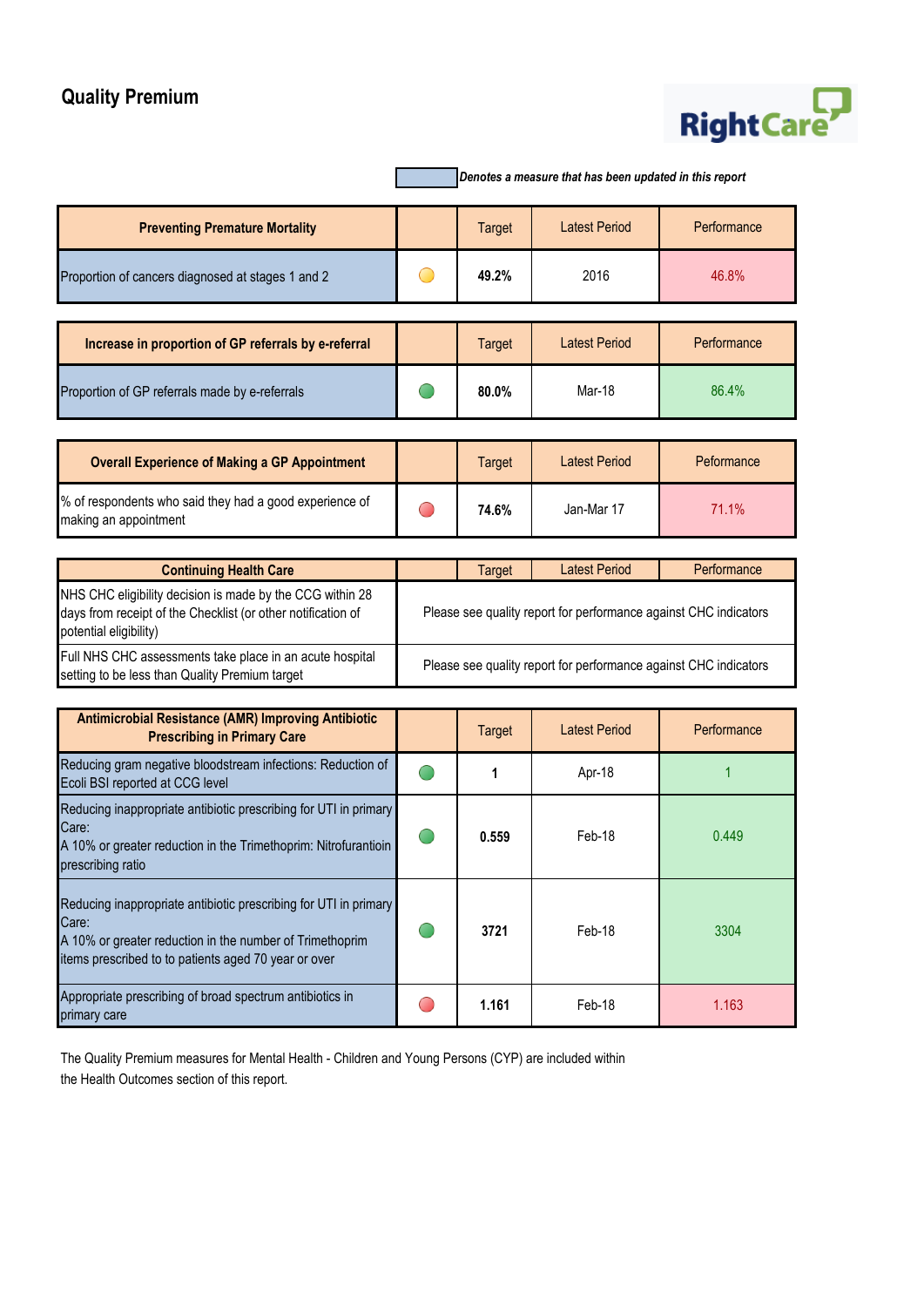# **Focus on Performance**

#### **Focus on - A&E Waits**

|                                        |        | Jun-17 | $Jul-17$ | <b>Aug-17</b> | Sep-17 | Oct-17 | <b>Nov-17</b> | Dec-17 | $Jan-18$ | Feb-18 | Mar-18 | Apr-18 | <b>May-18</b> |
|----------------------------------------|--------|--------|----------|---------------|--------|--------|---------------|--------|----------|--------|--------|--------|---------------|
| % 4 Hour A&E waiting times - seen      | Actual | 87.2%  | 81.2%    | 82.4%         | 81.8%  | 85.5%  | 81.4%         | 85.6%  | 87.1%    | 87.7%  | 83.1%  | 83.5%  | 89.4%         |
| within 4 hours latest monthly position | Target | 95.0%  | 95.0%    | 95.0%         | 95.0%  | 95.0%  | 95.0%         | 95.0%  | 95.0%    | 95.0%  | 95.0%  | 95.0%  | 95.0%         |



|                                                  | $Jun-17$ | <b>Jul-17</b> | Aug-17 | Sep-17 | Oct-17 | <b>Nov-17</b> | Dec-17 | $Jan-18$ | Feb-18 | <b>Mar-18</b> | Apr-18 | <b>May-18</b> |
|--------------------------------------------------|----------|---------------|--------|--------|--------|---------------|--------|----------|--------|---------------|--------|---------------|
| % Seen within 4 hours - RFT                      | 87.2%    | 81.2%         | 82.4%  | 81.8%  | 85.5%  | 81.4%         | 85.6%  | 87.1%    | 87.7%  | 83.1%         | 83.5%  | 89.4%         |
| % Seen within 4 hours - Barnsley FT              | 91.8%    | 95.2%         | 92.5%  | 94.6%  | 87.6%  | 92.2%         | 85.9%  | 85.5%    | 89.9%  | 91.1%         | 90.3%  |               |
| % Seen within 4 hours - Doncaster & Bassetlaw FT | 92.5%    | 93.2%         | 93.6%  | 93.7%  | 92.8%  | 91.1%         | 88.6%  | 87.7%    | 88.8%  | 93.3%         | 92.3%  |               |
| % Seen within 4 hours - England                  | 90.7%    | 90.3%         | 90.3%  | 89.7%  | 90.1%  | 88.9%         | 85.1%  | 85.3%    | 85.0%  | 84.6%         | 88.4%  |               |
| % Seen within 4 hours - North                    | 90.9%    | 90.3%         | 90.6%  | 90.3%  | 90.9%  | 89.6%         | 85.3%  | 85.0%    | 85.3%  | 84.5%         | 88.6%  |               |
| % Seen within 4 hours - Target                   | 95.00%   | 95.00%        | 95.00% | 95.00% | 95.00% | 95.00%        | 95.00% | 95.00%   | 95.00% | 95.00%        | 95.00% | 95.00%        |



# **Supporting Narrative**

Rotherham CCG data is used to monitor the Quality Premium and is now published via NHS England on a monthly basis; however it runs 1 month in arrears.

To monitor A&E in a timely manner it has been agreed to use TRFT's daily data as a proxy for the CCG measure. The A&E position for TRFT for May to date (as at 20th May) is 89.4%. Performance during this period last year (May-17 full month) was 88.1%.

#### **Focus on - STF Trajectory**



# **Supporting Narrative**

The STF trajectory is the trajectory for A&E improvement agreed between RFT, RCCG and NHS England. Performance in May to date(as at 20th May) of 89.4% meets the STF trajectory of 80.7%.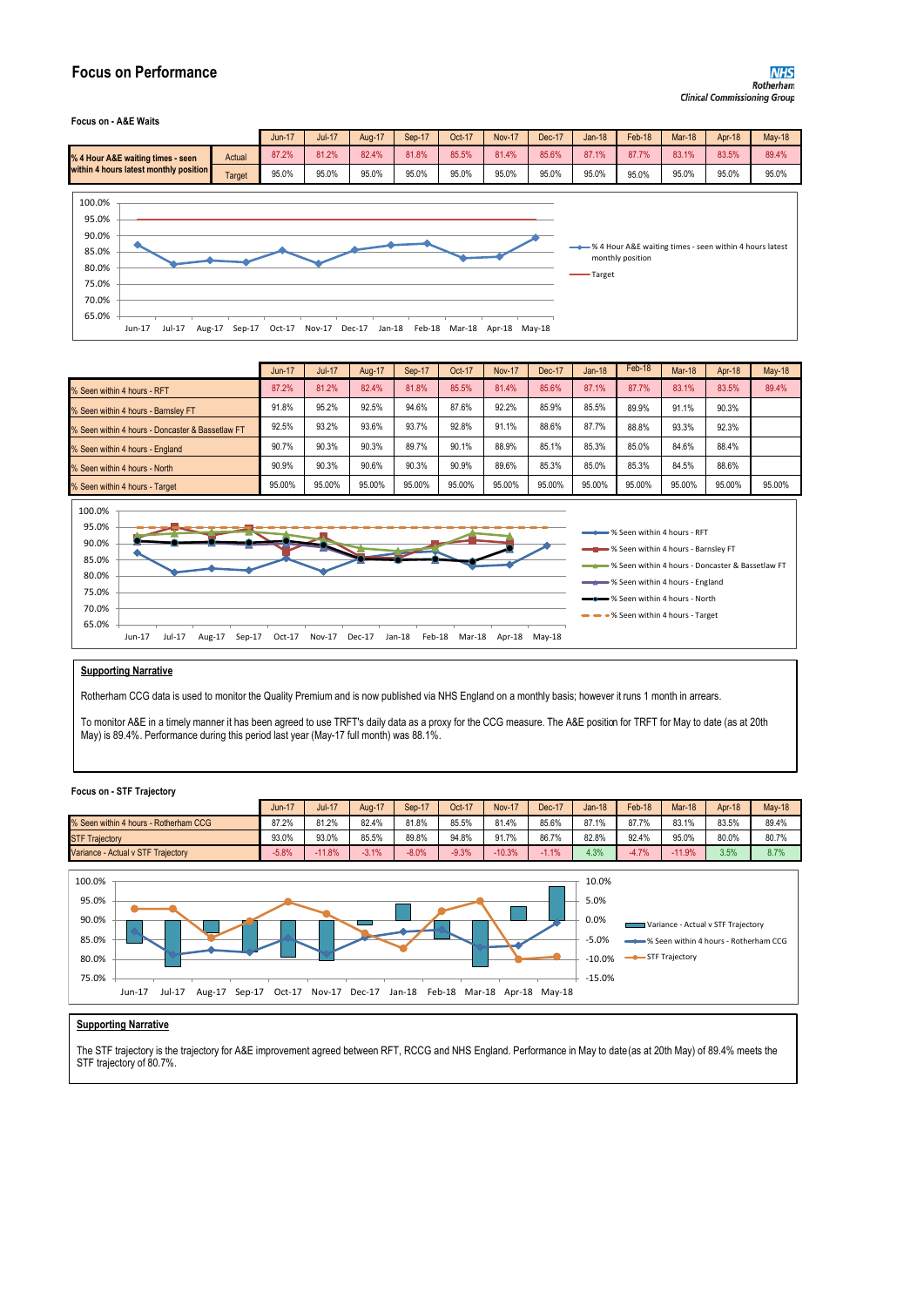## **Focus on - Refer to Treatment: Incomplete Pathways by Speciality - RCCG Patients**

|                                     | % Over<br>13 Weeks | $Jan-18$ | Feb-18 | Mar-18 | Apr-18 | <b>Target</b> |
|-------------------------------------|--------------------|----------|--------|--------|--------|---------------|
| All specialities - total incomplete | 16.8%              | 94.1%    | 93.3%  | 93.2%  | 93.8%  | 92.00%        |
| Cardiology                          | 26.7%              | 93.4%    | 91.5%  | 92.5%  | 93.5%  | 92.00%        |
| Cardiothoracic Surgery              | 23.8%              | 82.5%    | 93.6%  | 97.6%  | 88.1%  | 92.00%        |
| Dermatology                         | 13.5%              | 94.7%    | 95.6%  | 95.5%  | 96.8%  | 92.00%        |
| ENT                                 | 15.2%              | 93.0%    | 93.5%  | 93.4%  | 92.3%  | 92.00%        |
| Gastroenterology                    | 22.8%              | 98.1%    | 92.0%  | 95.3%  | 95.4%  | 92.00%        |
| General Medicine                    | 26.0%              | 95.3%    | 94.3%  | 88.9%  | 89.9%  | 92.00%        |
| General Surgery                     | 15.8%              | 92.8%    | 92.4%  | 92.3%  | 93.0%  | 92.00%        |
| Geriatric Medicine                  | 5.2%               | 99.1%    | 100.0% | 100.0% | 89.9%  | 92.00%        |
| Gynaecology                         | 18.4%              | 89.2%    | 89.0%  | 88.4%  | 88.4%  | 92.00%        |
| Neurosurgery                        | 11.5%              | 98.1%    | 95.4%  | 97.7%  | 95.8%  | 92.00%        |
| Neurology                           | 15.0%              | 98.7%    | 98.8%  | 98.6%  | 93.4%  | 92.00%        |
| Ophthalmology                       | 4.6%               | 98.4%    | 98.1%  | 98.4%  | 98.6%  | 92.00%        |
| Oral Surgery                        |                    | 100.0%   | 100.0% | 100.0% | 100.0% | 92.00%        |
| Other                               | 14.6%              | 94.7%    | 94.1%  | 94.0%  | 95.2%  | 92.00%        |
| <b>Plastic Surgery</b>              | 25.9%              | 93.7%    | 90.4%  | 88.4%  | 84.0%  | 92.00%        |
| Rheumatology                        | 22.4%              | 97.4%    | 95.3%  | 91.9%  | 93.3%  | 92.00%        |
| <b>Thoracic Medicine</b>            | 45.0%              | 85.7%    | 80.1%  | 77.7%  | 89.0%  | 92.00%        |
| Trauma & Orthopaedics               | 18.3%              | 92.7%    | 92.3%  | 92.3%  | 93.2%  | 92.00%        |
| Urology                             | 11.1%              | 98.4%    | 97.2%  | 97.1%  | 96.6%  | 92.00%        |

## **Supporting Narrative**

Latest provisional data for March shows six specialties under the 92% standard:

Thoracic Medicine – Impacted by unplanned consultant leave expected to recover from the end of May. Gynaecology – Issues identified in matching consultant time with theatre slots which we are advised has now been resolved. Plastics and Cardiothoracic Surgery – Small numbers. General Medicine / Geriatric Medicine – These specialties have been previously performing well, underperformance to be investigated and reported next month.

Rotherham CCG benchmarks favourably against other CCG's in South Yorkshire for RTT Incomplete waits in March (93.2%):

Barnsley CCG – 91.9% / Bassetlaw CCG – 89.9% / Doncaster CCG – 89.2% / Sheffield CCG – 95.4% / National – 87.2%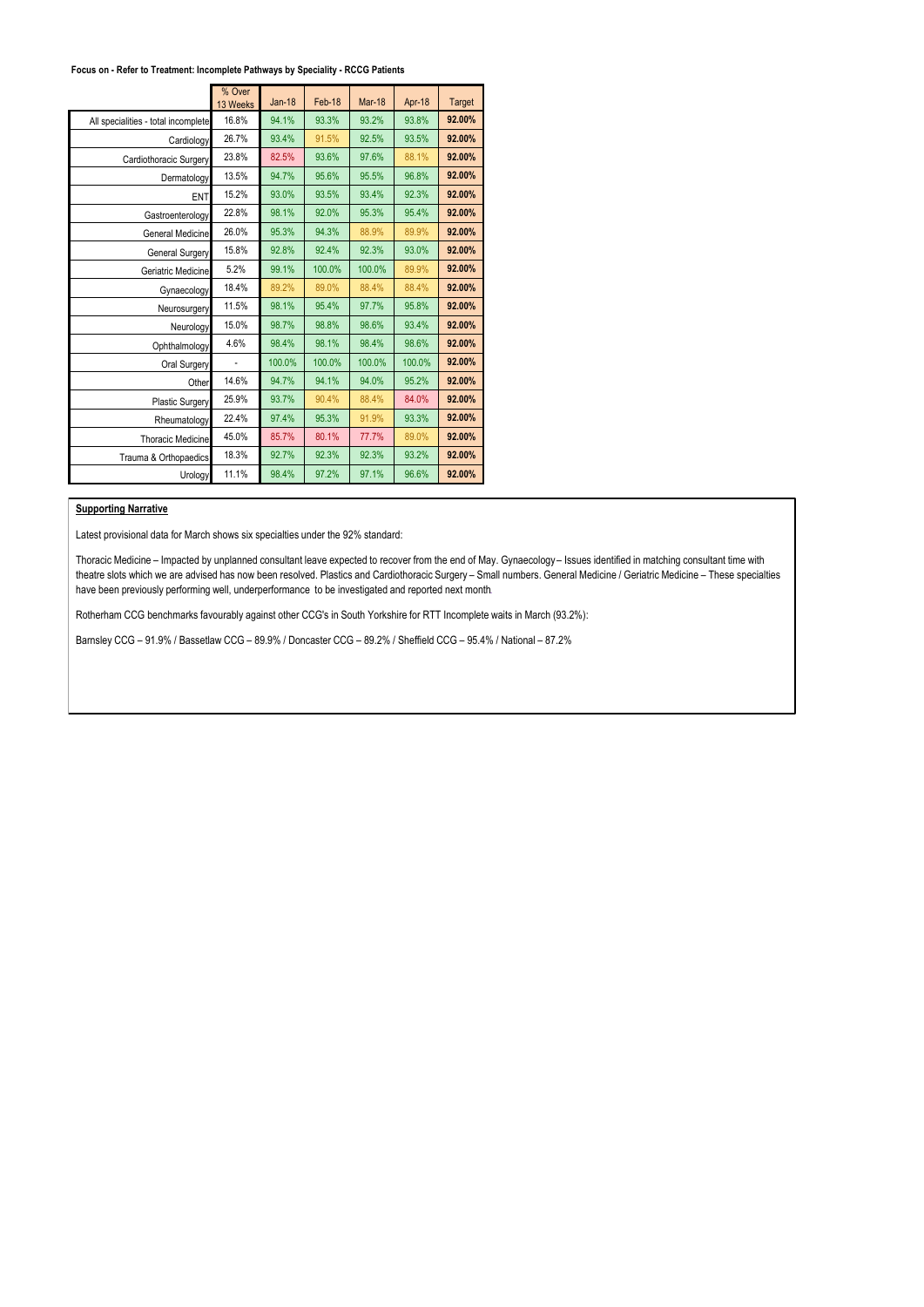## **Focus on - IAPT Waiting Times**

|                                                                           |        |       |       |       |       |       |       |       |       |       |       |       | 26/03/2017 28/08/2017 25/09/2017 12/10/2017 26/10/2017 22/11/2017 131/12/2017 18/01/2018 31/01/2018 12/02/2018 28/02/2018 21/03/2018 20:02 |
|---------------------------------------------------------------------------|--------|-------|-------|-------|-------|-------|-------|-------|-------|-------|-------|-------|--------------------------------------------------------------------------------------------------------------------------------------------|
| <b>Proportion of people waiting six</b><br>weeks or less from referral to | Actual | 90.2% | 90.8% | 96.9% | 98.4% | 97.7% | 93.6% | 92.5% | 81.9% | 90.5% | 89.8% | 88.6% | 94.4%                                                                                                                                      |
| entering a course of IAPT<br>treatment                                    | Target | 90%   | 90%   | 90%   | 90%   | 90%   | 90%   | 90%   | 90%   | 90%   | 90%   | 90%   | 90%                                                                                                                                        |



# **Focus on - IAPT 6 Week Wait Waiting List**

|                                                        |        |     |     |     |     |     |     |     |     |     |     |     | 21/08/2017 28/08/2017 25/09/2017 12/10/2017 26/10/2017 22/11/2017 31/12/2017 18/01/2018 31/01/2018 12/02/2018 28/02/2018 21/03/2018 |
|--------------------------------------------------------|--------|-----|-----|-----|-----|-----|-----|-----|-----|-----|-----|-----|-------------------------------------------------------------------------------------------------------------------------------------|
| <b>IAPT</b> incomplete - total waiting                 | Actual | 258 | 248 | 258 | 306 | 351 | 376 | 432 | 404 | 349 | 302 | 344 | 417                                                                                                                                 |
| <b>IAPT</b> incomplete - total waiting 0-6<br>weeks    | Actual | 235 | 220 | 239 | 284 | 330 | 354 | 369 | 336 | 298 | 274 | 318 | 384                                                                                                                                 |
| <b>IAPT</b> incomplete - total waiting<br>over 6 weeks | Actual | 23  | 28  | 19  | 22  | 21  | 22  | 63  | 68  | 51  | 28  | 26  | 33                                                                                                                                  |



# **Supporting Narrative**

Local comparison (published data February 17) shows the following benchmark position.

Barnsley – 84%

Bassetlaw – 100% Doncaster – 88%

Sheffield – 90%

National – 89.3%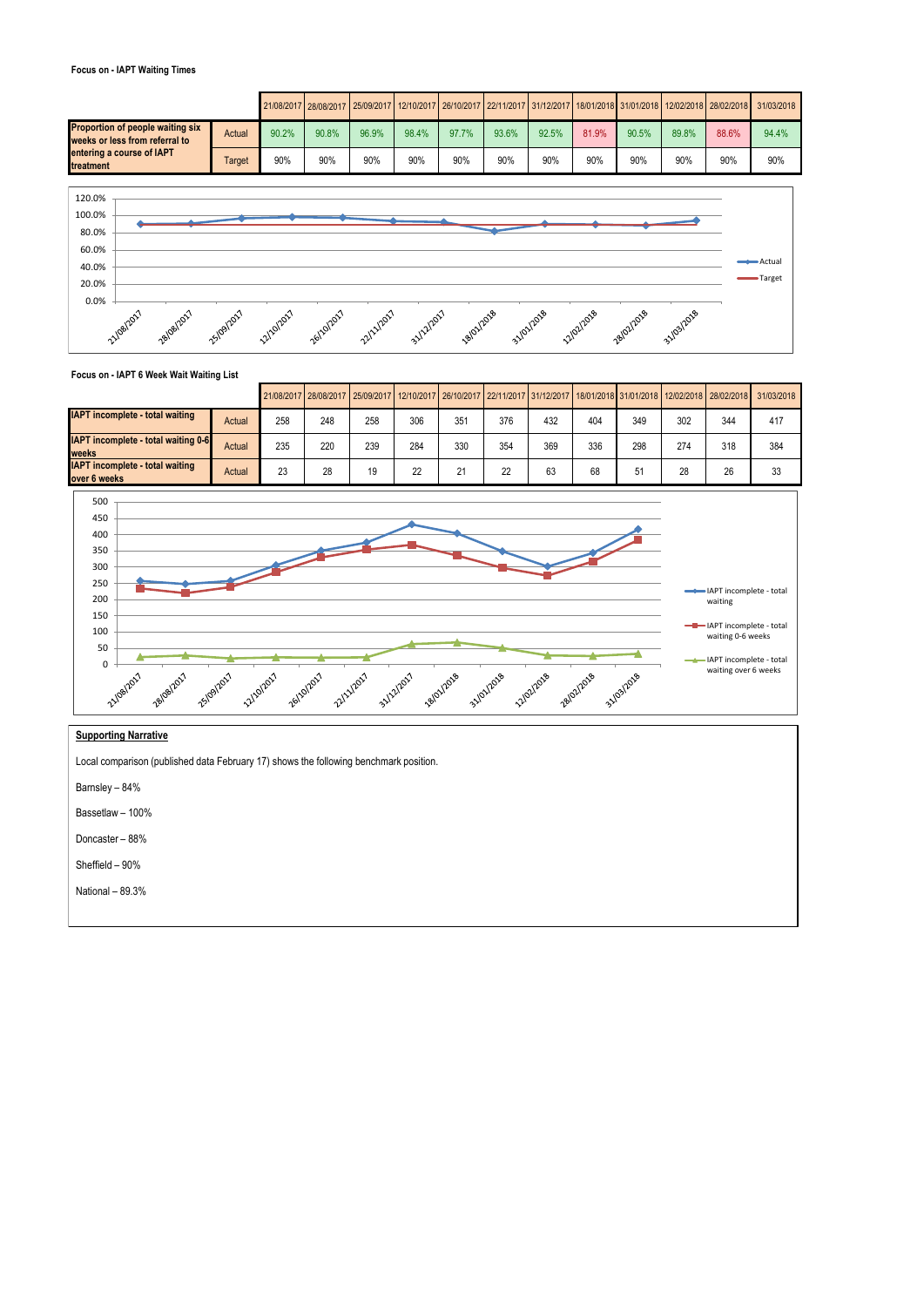#### **Focus on - Cancer (62 Days)**

|                                                                                |        | Apr-17 | <b>May-17</b> | $Jun-17$ | <b>Jul-17</b> | Aug-17 | Sep-17 | Oct-17 | <b>Nov-17</b> | Dec-17 | Jan-18 | Feb-18 | <b>Mar-18</b> |
|--------------------------------------------------------------------------------|--------|--------|---------------|----------|---------------|--------|--------|--------|---------------|--------|--------|--------|---------------|
| <b>Cancer - % patients seen within</b>                                         | Actual | 78.95% | 86.76%        | 86.57%   | 78.95%        | 81.82% | 89.09% | 73.68% | 85.71%        | 83.02% | 71.21% | 79.59% | 82.54%        |
| 62 days of referral from GP                                                    | Target | 85.00% | 85.00%        | 85.00%   | 85.00%        | 85.00% | 85.00% | 85.00% | 85.00%        | 85.00% | 85.00% | 85.00% | 85.00%        |
|                                                                                |        | Apr-17 | <b>May-17</b> | $Jun-17$ | $Jul-17$      | Aug-17 | Sep-17 | Oct-17 | <b>Nov-17</b> | Dec-17 | Jan-18 | Feb-18 | <b>Mar-18</b> |
| Cancer patients seen within 62 days of<br>referral from GP                     |        | 45     | 59            | 58       | 45            | 63     | 49     | 42     | 54            | 44     | 59     | 58     | 52            |
| Total cancer patients waiting to be seen<br>within 62 days of referral from GP |        | 57     | 68            | 67       | 57            | 77     | 55     | 57     | 63            | 53     | 68     | 67     | 63            |





## **Supporting Narrative**

In March the 62 day GP referral to treatment target did not meet the national standard of 85%, with performance at 82.5% for the CCG.

TRFT saw an increase in performance February 84.2% to March 86.7%, which is above the national standard.

Included in this month's focus on section for additional information is TRFT's patient tracking list for cancer 62 days. The position has gone from 845 to 727 patients and is better than the trajectory to achieve 600 on the list by the end of June. This will however result in performance deteriorating in Q1 as more patients' pathways that have already breached 62 days will be closed. This will then take Rotherham into a stronger, sustainable position from Q2 onwards.

## National performance in March was 84.5%

There were 10 breaches in February for RCCG patients:

| <b>FIRST SEEN</b> | <b>FIRST TREATMENT</b> | <b>REASON</b>                                                                  |
|-------------------|------------------------|--------------------------------------------------------------------------------|
| Rotherham FT      | Rotherham FT           | Treatment delayed for medical reasons                                          |
| Rotherham FT      | Rotherham FT           | Treatment delayed for medical reasons                                          |
| Rotherham FT      | Sheffield Teaching FT  | Treatment delayed for medical reasons                                          |
| Rotherham FT      | Sheffield Teaching FT  | IPT after breach date (RFR day 63)                                             |
|                   |                        | Patient initiated choice delay to diagnostic test and complex                  |
| Rotherham FT      | Sheffield Teaching FT  | diagnostic pathway resulted in IPT after breach date (RFR day 71)              |
| Rotherham FT      | Rotherham FT           | Health care provider initiated delay to diagnostic test                        |
| Rotherham FT      | Sheffield Teaching FT  | Patient choice delay relating to first outpatient appointment                  |
| Rotherham FT      | Sheffield Teaching FT  | Complex diagnostic pathway resulted in IPT late in pathway (RFR)<br>day $50$ ) |
| Rotherham FT      | Rotherham FT           | Patient initiated delay to diagnostic test, compounded by medical<br>reasons   |
| Rotherham FT      | Sheffield Teaching FT  | IPT late in pathway (RFR day 42) compounded by administrative<br>error (RHQ)   |
| Rotherham FT      | Sheffield Teaching FT  | IPT after breach date (RFR day 63)                                             |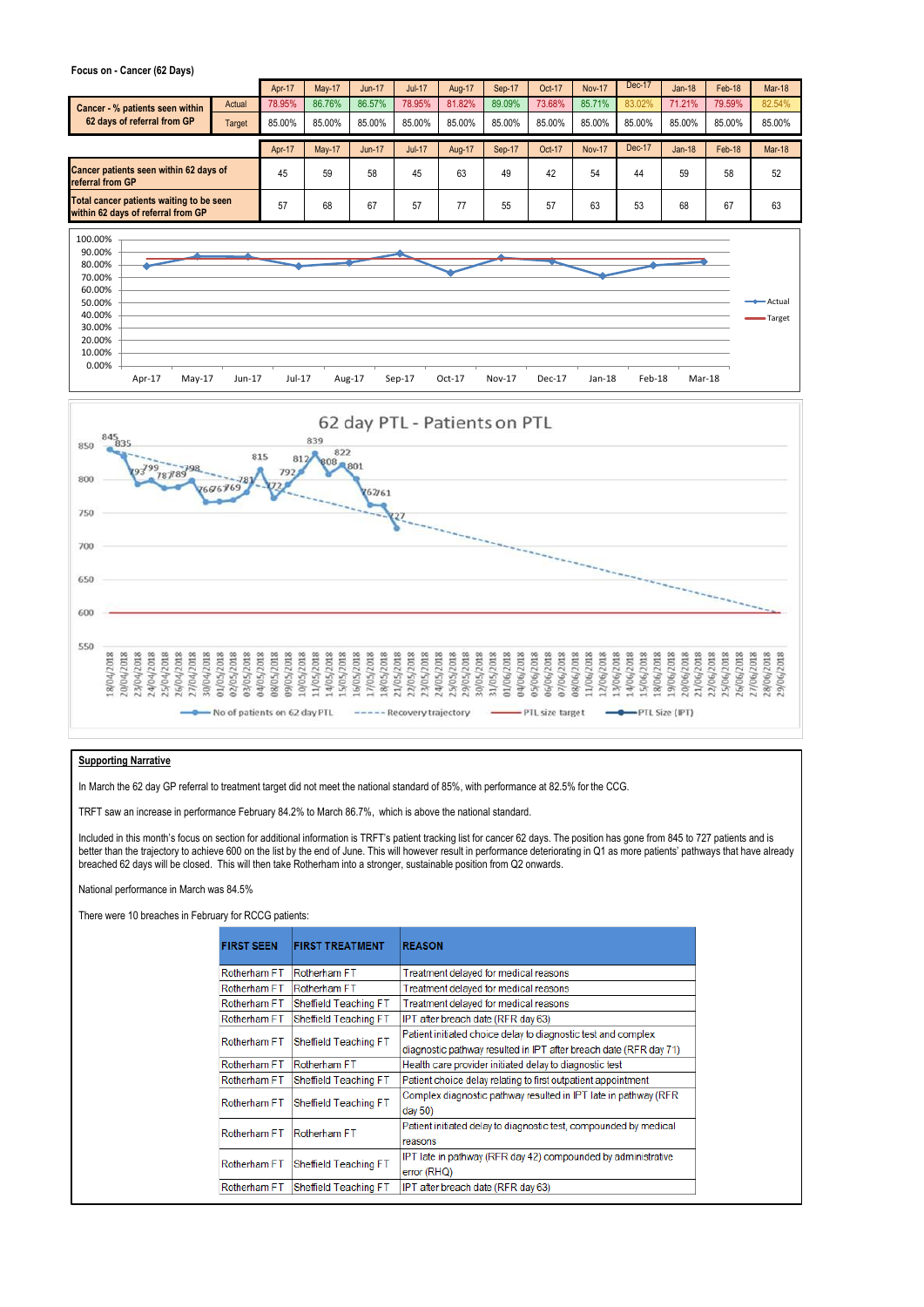## **Focus on - Delayed Transfer of Care**

|                                |                   | Apr-17 | <b>May-17</b> | <b>Jun-17</b> | $Jul-17$ | <b>Aug-17</b> | Sep-17 | Oct-17 | <b>Nov-17</b> | Dec-17 | Jan-18 | Feb-18 | <b>Mar-18</b> |
|--------------------------------|-------------------|--------|---------------|---------------|----------|---------------|--------|--------|---------------|--------|--------|--------|---------------|
|                                | Actual            | 5.3%   | 6.1%          | 5.7%          | 4.9%     | 5.0%          | 4.1%   | .8%    | 2.4%          | 2.3%   | 2.2%   | 1.9%   | 2.7%          |
| Delaved transfers of care from | Target            | 3.5%   | 3.5%          | 3.5%          | 3.5%     | 3.5%          | 3.5%   | 3.5%   | 3.5%          | 3.5%   | 3.5%   | 3.5%   | 3.5%          |
| hospital (delays days rate)*   | <b>Actual YTD</b> | 5.3%   | 5.7%          | 5.7%          | 5.5%     | 5.4%          | 5.2%   | 4.7%   | 4.4%          | 4.2%   | 4.0%   | 3.8%   | 3.7%          |
|                                | Target YTD        | 3.5%   | 3.5%          | 3.5%          | 3.5%     | 3.5%          | 3.5%   | 3.5%   | 3.5%          | 3.5%   | 3.5%   | 3.5%   | 3.5%          |
|                                |                   |        |               |               |          |               |        |        |               |        |        |        |               |





# **Supporting Narrative**

Rotherham FT is meeting the 3.5% national standard. The national standard relates to total occupied bed days taken up by delayed transfers of care.

Rotherham FT's performance in March 18 is 2.7%. This compares to a Yorkshire and Humber performance of 3.9%, a North of England performance of 3.9% and an England performance of 4.2%.

Sheffield Teaching FT's performance for March 18 is 7.1% and Barnsley FT's is 0.8%. Doncaster and Bassetlaw's performance is 1.7%.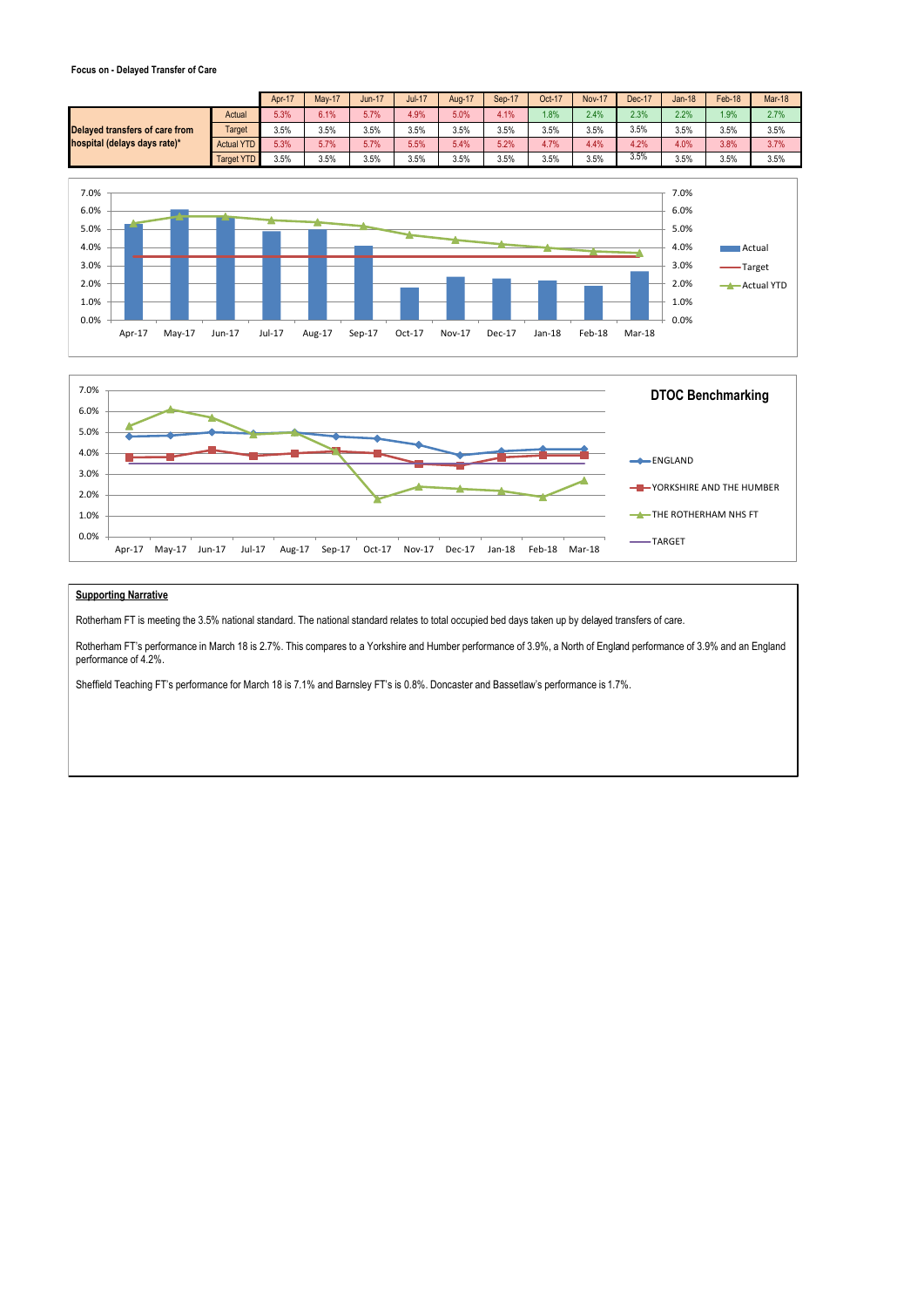# **Focus on Performance - 111**



**Call Backs Within 10 Minutes**